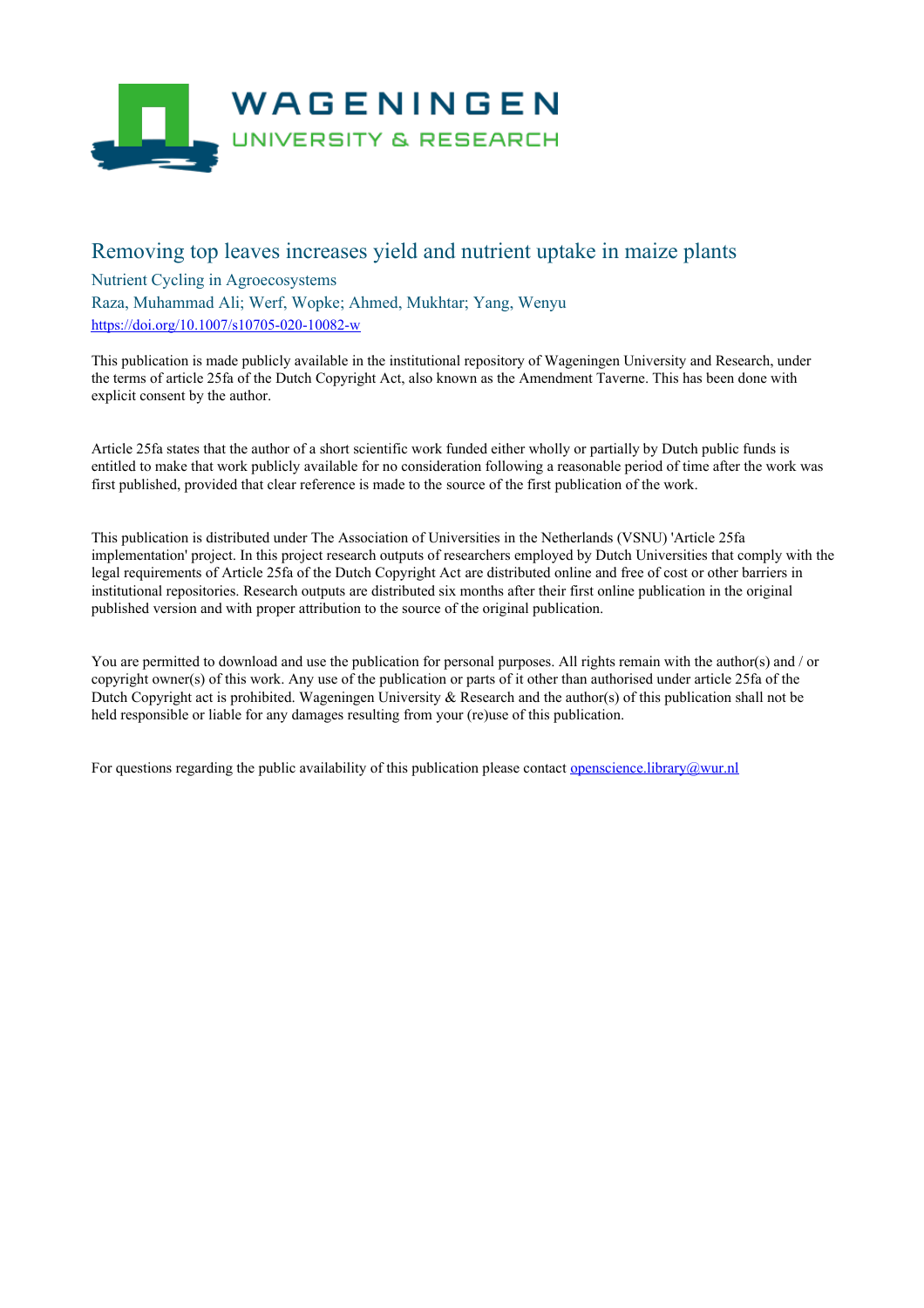ORIGINAL ARTICLE

# updates

# Removing top leaves increases yield and nutrient uptake in maize plants

Muhammad Ali Raza  $\mathbf{D} \cdot$  Wopke van der Werf  $\cdot$  Mukhtar Ahmed  $\cdot$ Wenyu Yang

Received: 16 March 2020 / Accepted: 6 July 2020 / Published online: 18 July 2020 © Springer Nature B.V. 2020

Abstract Intraspecific competition for light affects nutrient uptake of maize, especially during the seed filling phase (from the blistering-stage to physiological-maturity). Partial leaf removal only affects the top leaves and improves the light-environment, which could then enhance nutrient uptake during the seed filling phase. However, there is a shortage of quantitative information on the yield effects of such a management measure. A 3-year field trial was conducted to evaluate the impact of different leaf removal treatments (no removal of leaves (D0: control),

Muhammad Ali Raza and Wopke van der Werf considered as joint first authors.

Electronic supplementary material The online version of this article [\(https://doi.org/10.1007/s10705-020-10082-w](https://doi.org/10.1007/s10705-020-10082-w)) contains supplementary material, which is available to authorized users.

M. A. Raza  $\cdot$  W. Yang  $(\boxtimes)$ College of Agronomy, Sichuan Agricultural University, No. 211, Huimin Road, Wenjiang District, Chengdu 611130, Sichuan, People's Republic of China e-mail: mssiyangwy@sicau.edu.cn

W. van der Werf Centre for Crop Systems Analysis, Wageningen University, PO Box 430, 6700 AK Wageningen, The Netherlands

#### M. Ahmed

Department of Agricultural Research for Northern Sweden, Swedish University of Agricultural Sciences, Umeå, Sweden

removal of two leaves (D2), removal of four leaves (D4), and removal of six leaves (D6) from maizecanopy) on total dry matter accumulation, and nitrogen, phosphorus, and potassium uptake at the blistering-stage and physiological-maturity, plus seed number per plant, seed weight, and seed yield at physiological maturity. Compared to D0, at physiological-maturity, D2 significantly increased total dry matter accumulation (by 9%), and uptake of nitrogen (by 5%), phosphorus (by 10%), and potassium (by 4%); while excessive leaf removal treatments considerably reduced dry matter accumulation and nutrient uptake. Importantly, during the seed filling phase of maize, treatment D2 significantly enhanced the uptake of nitrogen, phosphorus, and potassium by 76%, 40%, and 65%, respectively, compared to control. Treatment D2 increased seed number per plant (by 6.4%, from 448 under D0 to 477 in D2) and seed weight (by 5.7%). Relative to control, maize in D2 had 12%, 14%, and 11%, higher seed-yields in 2017, 2018, and 2019, respectively, and it also improved the economic profit when taking into account labor costs.

Graphic abstract Graphical representation of changes in light transmittance, photosynthesis, nutrient uptake, carbohydrate, and dry matter accumulation in maize plants as affected by different leaf removal treatments. Treatment codes represent no defoliation (D0: control), removal of two leaves (D2), removal of four leaves (D4), and removal of six leaves (D6) from the top of maize canopy. Yellow and green arrows show the light environment and leaf area of maize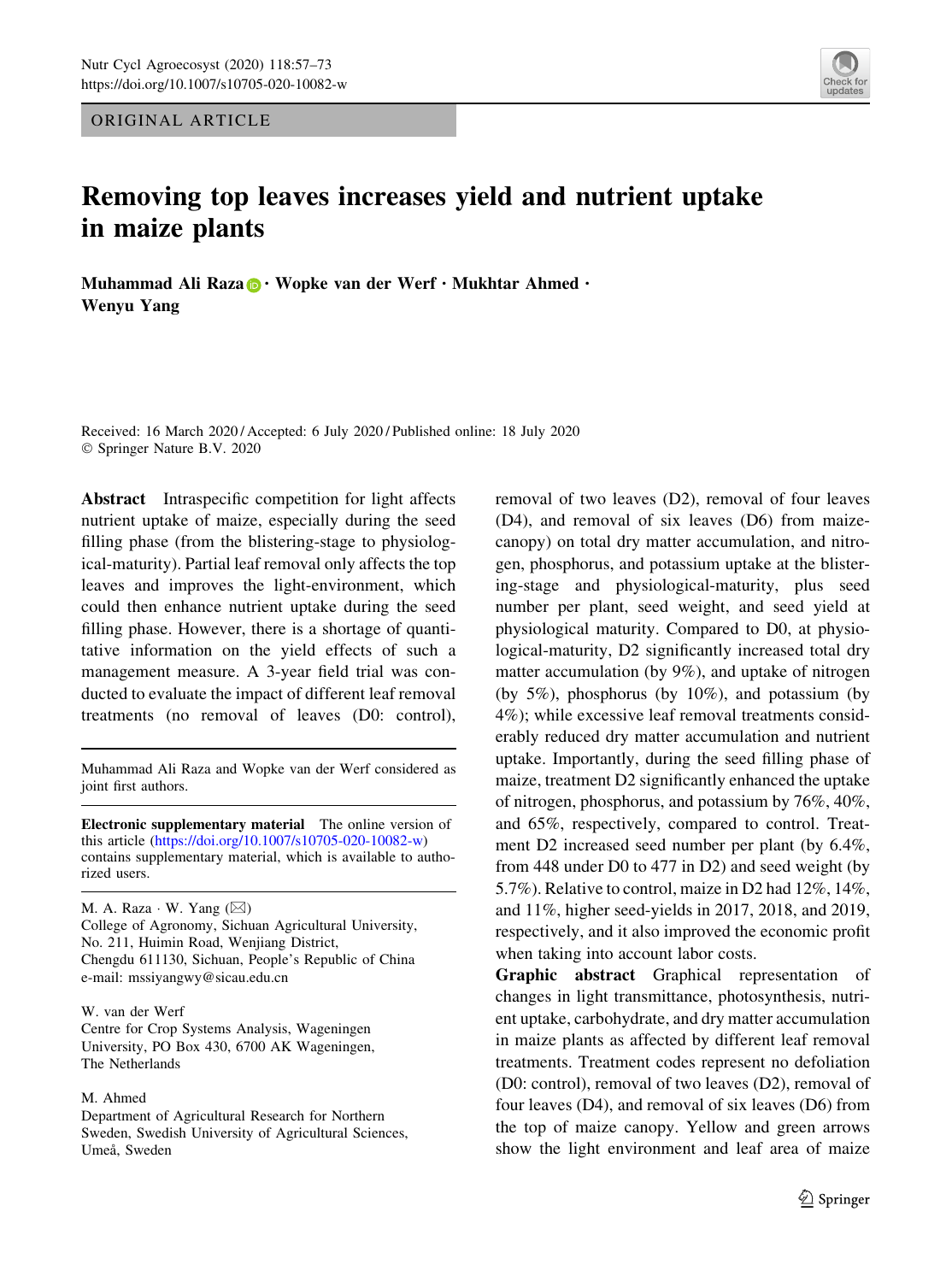plants. The black arrows represent the regulating directions of leaf removal treatments on maize growth and development in this paper. The graphical abstract clearly demonstrates the significant improvement of optimum leaf removal treatment (D2) as compared to control (D0). The red and blue arrows show the relevant increase and decrease of the mentioned

components between the optimal leaf removal and control.

Keywords Maize - Nitrogen - Phosphorus - Potassium - Seed filling-phase

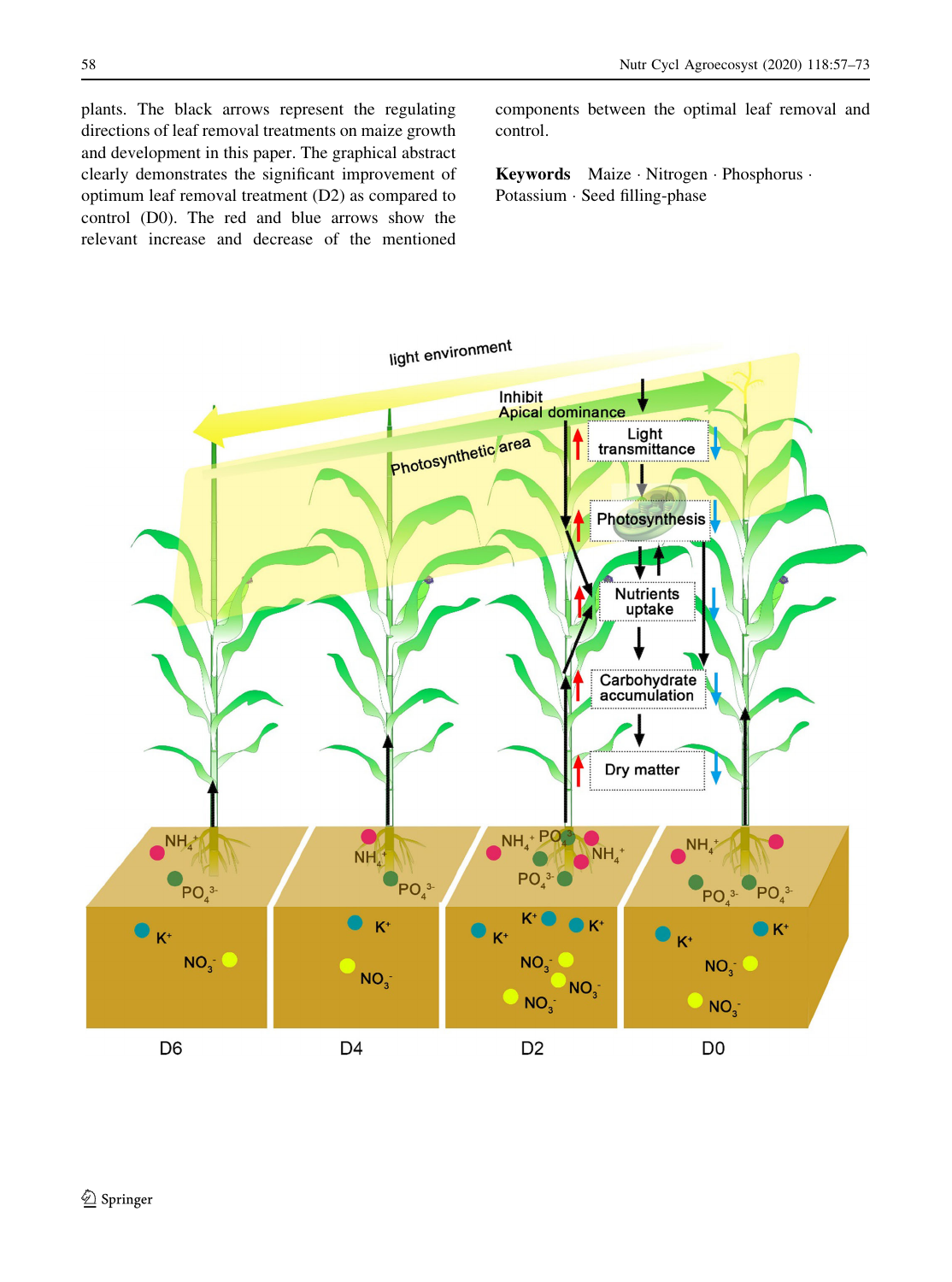#### Introduction

Solar radiation is a critical factor in driving crop production (Connor et al. [2011](#page-16-0)). In Monsoon-influenced humid subtropical areas of China (Sichuan), the amount of total solar radiation reaching agricultural fields ranges from 3350 to 4190 MJ  $m^{-2}$  year<sup>-1</sup>, which is below the average total solar radiation values of 5900 MJ  $m^{-2}$  year<sup>-1</sup> for China as a whole (Zhou et al. [2019](#page-17-0)). Shading conditions are ubiquitous in agricultural fields due to the high planting density needed for full light capture, and almost all the crop plants experience shading during their growth period (Valladares and Niinemets [2008\)](#page-17-0). Shading inhibits leaf area development (Wu et al. [2017\)](#page-17-0) and decreases leaf photosynthesis (Yang et al. [2017](#page-17-0)), which ultimately reduces total biomass production (Raza et al. [2019c](#page-17-0)) and crop yield (Feng et al. [2019](#page-16-0)). These results lead to the conclusion that shading adversely affects the growth and development of crop plants during their lifetime. To avoid mutual shading between individual plants, local farmers plant crops at low densities, i.e., wheat (Triticum aestivum L.) at  $240 \times 10^4$  plants ha<sup>-1</sup>, rice (Oryza sativa L.) at  $13 \times 10^4$  plants ha<sup>-1</sup>, maize (Zea mays L.) at  $54 \times 10^4$  plants ha<sup>-1</sup>, and soybean (*Glycine max* L.) at  $10 \times 10^4$  plants ha<sup>-1</sup>.

Crop yields are affected (positively or negatively) by source strength (production of photosynthates by leaves) or sink strength (the ability of reproductive organs to grow and store assimilates) (Borrás et al. [2004\)](#page-16-0). There are several biotic (genotype, insect, pest, and disease) and abiotic (temperature, rainfall, sunlight, and nutrients) factors that influence the source– sink relations in crop plants (Borrás et al. [2004](#page-16-0); Miralles and Slafer [2007\)](#page-16-0). Nitrogen (N), phosphorus (P), and potassium (K) are macro-nutrients driving growth and development of crops (Raza et al. [2019c](#page-17-0)). Adequate uptake of these nutrients from the soil directly or indirectly affects the carbohydrate production and partitioning, and also influence the source– sink relation in crop plants (Arduini et al. [2006](#page-16-0)). Optimum N content in crop plants can improve leaf development as well as photosynthesis, and delay the process of leaf senescence during the grain filling stages in maize (Liu et al. [2017;](#page-16-0) Muchow and Davis [1988\)](#page-16-0). Optimum N content can also increase the dry matter translocation towards reproductive parts (Guitman et al. [1991;](#page-16-0) Prystupa et al. [2004;](#page-16-0) Vouillot and

Devienne-Barret [1999\)](#page-17-0). P influences the seed number, seed weight, and seed yield of crop plants (Elliott et al. [1997\)](#page-16-0) and affects dry matter accumulation in vegetative and reproductive parts differently than N (Batten [1992;](#page-16-0) Prystupa et al. [2004\)](#page-16-0). Similarly, K uptake is essential for enhancing maize production, and previous literature reveals that adequate uptake of K in crops significantly improves the growth, dry matter production, and partitioning of photoassimilates to economic parts, i.e., seeds (Iqbal and Hidayat [2016\)](#page-16-0).

More than 80% of the total N is accumulated in cereals during the vegetative stage (Papakosta and Gagianas [1991](#page-16-0)). Thus, the N absorbed before the reproductive stage in cereal crops can account for 70–90% of the total N in seeds (Cox et al. [1985](#page-16-0); Heitholt et al. [1990](#page-16-0)). Post-vegetative uptake of N by maize seeds is decreased by reduced net photosynthesis from silking to physiological maturity (Liu et al. [2017\)](#page-16-0), caused by the mutual shading and decrease in leaf N content which restricts the light transmittance at the middle strata leaves of maize (Raza et al. [2019a](#page-17-0)). In contrast to nitrogen accumulation, P absorption takes place throughout the growth of crop plants (Batten [1992](#page-16-0)), and a significant amount of P is translocated to seeds from stem and leaves during the seed filling phase (Papakosta [1994\)](#page-16-0). Therefore, understanding nutrient accumulation during the seed filling phase of crops is crucial for sustainable crop production. Nutrient accumulation depends on crop species, variety, and environment (sunlight). It has been reported that nutrient accumulation may be more affected by the growing conditions (growing space and light environment) of crops than by other factors (Raza et al. [2019c](#page-17-0)). However, previous research has neglected the importance of nutrient accumulation during the seed filling of maize, especially in low light regions. Besides, studies have not considered the impact of leaf removal treatments (which only affects the top leaves of maize) on the nutrient accumulation of maize, especially during the seed filling phase.

Light deficiency during seed filling limits the photosynthesis potential of maize leaves because the upper canopy reduces light transmittance by 19% to lower leaves, depending on the variety (Karam et al. [2010\)](#page-16-0). Leaf removal has been reported to affect nutrient uptake in plants. For example, removal of two leaves from the top of the maize canopy enhanced the N accumulation and distribution in maize grains (Liu et al. [2017\)](#page-16-0), and also improved the uptake of P and K at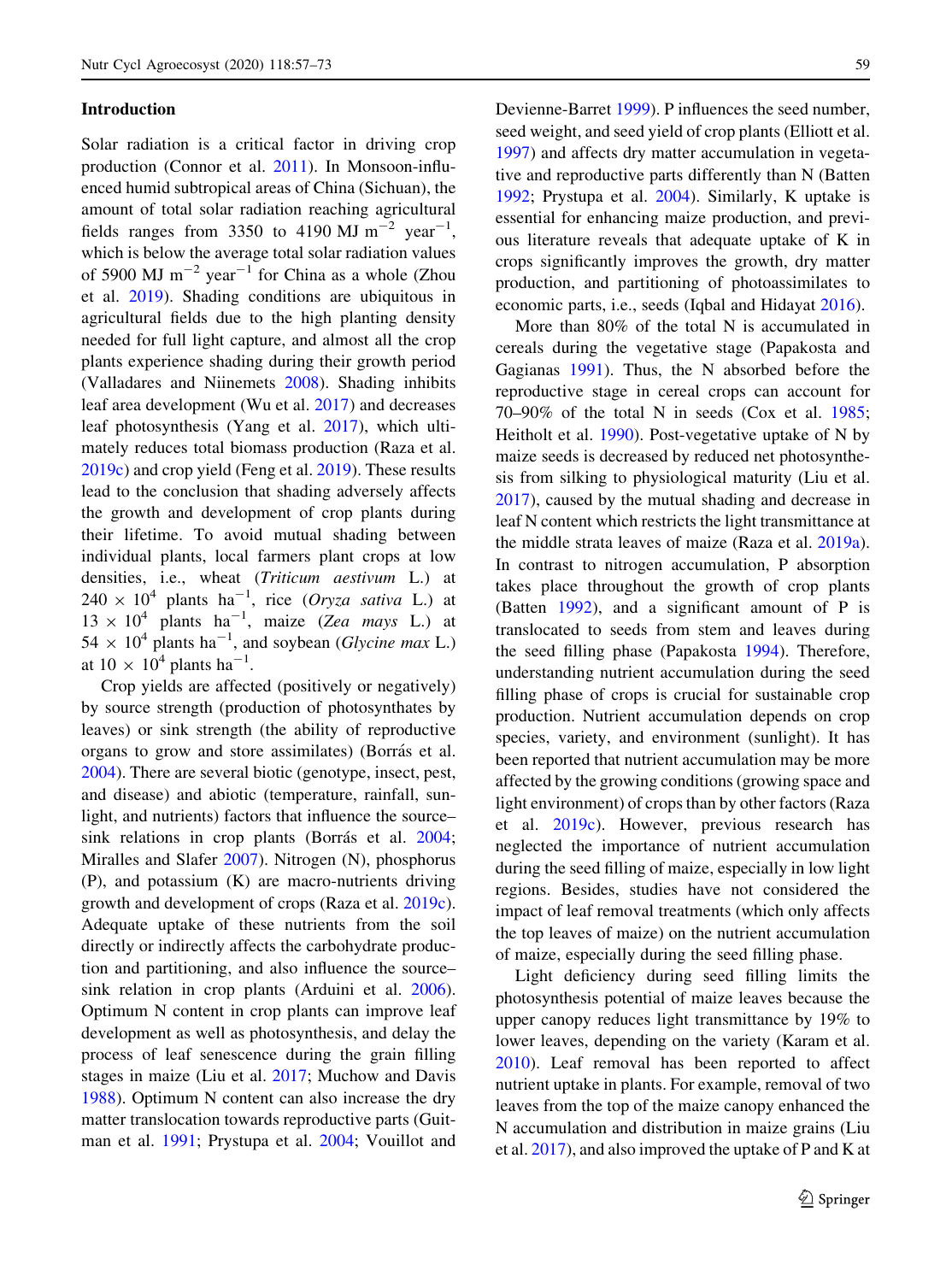maturity under an intercropping system (Raza et al. [2019c](#page-17-0)). Previously, it has been confirmed that middle strata leaves of maize contribute more carbohydrates and nutrients to seeds because they are more effective at utilizing sunlight than other leaves (Kefu [1981](#page-16-0); Liu et al. [2015](#page-16-0)). Moreover, past crop yield improvements were associated with increased nutrient accumulation, which is an essential component of seeds (Sinclair et al. [2019](#page-17-0)). However, the impact of leaf removal treatments on nutrient  $(N, P, and K)$  accumulation was not determined, especially during the seed filling phase in low light regions that naturally receive less sunlight in the field. Thus, the low light quantity is a major constraint for maize production, especially during the seed filling phase of maize growth, and there is little knowledge regarding the potential beneficial effects of leaf removal during this phase.

Therefore, in this experiment, we evaluated the effect of mutual shading intensity by maize plants, manipulated by leaf removal treatments, on the uptake of major nutrients and seed yield of maize, especially during the seed filling phase (from blistering stage to physiological stage) under the comparatively low sunlight conditions that are prevalent in Monsooninfluenced humid subtropical climates. The main objectives of this experiment were to (1) assess the influence of leaf removal treatments on dry matter accumulation, N, P, and K uptake during the seed filling phase of maize; and (2) study the impact of leaf removal treatments on yield and yield components of maize.

#### Materials and methods

#### Experimental site description

The field experiments were carried out during the growing seasons of 2017, 2018, and 2019 at the research area of Sichuan Agricultural University in Yaan, Sichuan Province, China (29° 59'N, 103° 00'E, 620 m above sea level). The climate is classified as a monsoon-influenced continental climate with a dry winter and wet summer, according to the Köppen– Geiger classification system (Peel et al. [2007\)](#page-16-0). The region is a typically humid subtropical monsoon climate with 1200 mm annual rainfall that mainly occurs from June to September. The research site has a mean temperature of  $16.2$  °C. Monthly mean temperature and average rainfall during the experimental years of 2017, 2018, and 2019, are shown in Figure S1 (Supplementary File-1). According to the initial soil test (at sowing), the soil has a pH  $(H<sub>2</sub>O)$  of 6.7, a total N of 1.6 g/kg, a total P of 1.4 g/kg, a total K of 16.4 g/kg, and organic content of 29.9 g/kg. The available N, P, and K content of experimental soil were 317 mg/kg, 42 mg/kg, and 382 mg/kg, respectively, in the 0–0.3 m soil layer.

Experimental design and field management

The experimental design was a randomized complete block design (RCBD) with three replicates. This fieldstudy had four leaf removal levels: no removal of leaves (D0: control), removal of two leaves (D2), removal of four leaves (D4), and removal of six leaves (D6) from the top of maize canopy (Figure S2; Supplementary File-2). Leaf removal treatments were applied when maize was at the silking stage (R1, 30th June 2017; 28th June 2018; and 1st July 2019,  $85 \pm 4$  days after sowing). In this study, we used the maize hybrid Zhenghong-505 (semi-compactmaize type), which has six leaves above the ear. The distance between rows and plants was maintained at 0.7 m and 0.24 m, respectively, resulting in a planting density of 60,000 plants per hectare. Each plot was 6 meters long and 5.6 meters wide ( $\approx 36$  m<sup>2</sup>). Maize was sown on April 4th–7th from 2017 to 2019, harvested on August 13th–17th from 2017 to 2019. The maize seeds were sown manually at a depth of 0.05 m. The fertilizers were applied at 10 days after sowing, at rates of 135 kg N ha<sup>-1</sup> as urea, 72 kg P  $ha^{-1}$  as calcium superphosphate, and 90 kg K  $ha^{-1}$  as potassium sulfate. At 45 days after sowing, the second dose of N was applied at a rate of 75 kg N  $ha^{-1}$  as urea. No irrigation was applied during the study; the crop was grown under rainfed conditions. Light transmittance (%) was measured in different leaf removal treatments to quantify the changes in the light environment of maize plants. To measure light transmittance, sensors (LI-191SA quantum sensors, LICOR Inc., Lincoln, NE) were placed on the horizontal arm of an observing scaffold above the maize canopy and at the ground level at blistering stage (R3) and physiological maturity stage (R6) in all experimental plots. The light transmittance of each treatment was measured three times in every treatment from 10:00 a.m. to 12:00 p.m. on a sunny day. From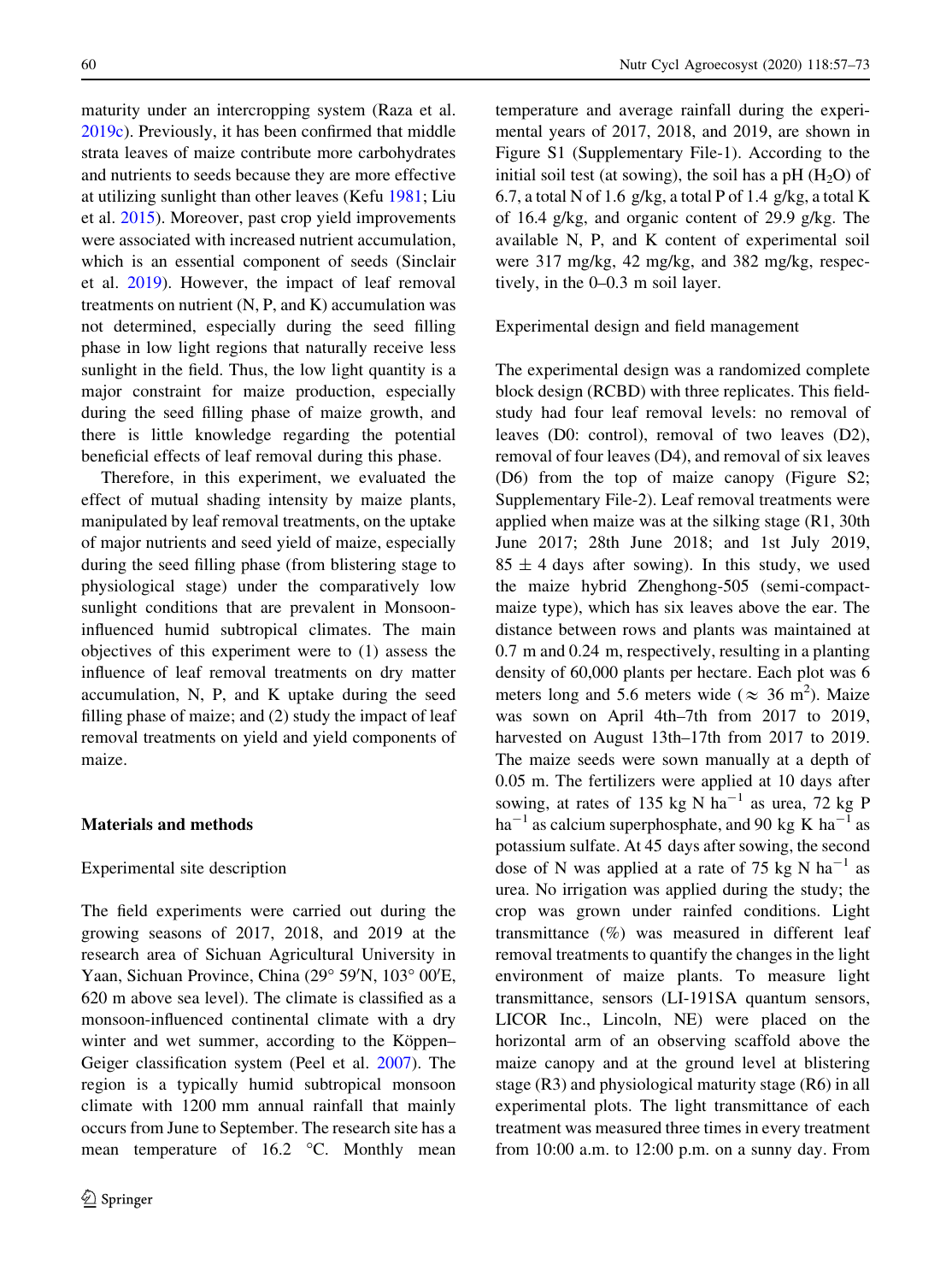these data, the light transmittance was calculated by using the following formula:

Light transmittance
$$
(\%) = \frac{L_G}{L_T} \times 100
$$

where  $L_T$  is the light at the top of the maize canopy, and  $L_G$  is the light at ground level.

#### Measurements

#### Dry matter and seed yield

For the analysis of dry matter accumulation (t  $ha^{-1}$ ) and translocation in leaves, stem, cob, and seeds (g  $plant^{-1}$  organ), five consecutive maize plants from the central rows of each treatment in every replicate were harvested (manually with shears) at blistering stage (R3;  $7 \pm 2$  days after the leaf removal treatments from 2017 to 2019) and physiological maturity stage (R6;  $44 \pm 3$  days after the leaf removal treatments from 2017 to 2019). Then the collected samples were divided into the leaf, stem, and cob at R3 and leaf, stem, cob, and seed at R6. At each sampling stage, all samples were dried at  $65^{\circ}$ C to reach a constant weight. Seed yield was measured by harvesting twenty-four maize ears from each treatment in every replicate. All ears were dried in the open air for 7 days and then threshed manually. Finally, seed yield parameters, including seed number per plant and seed weight (mg), and seed yield, were determined.

#### Nutrient uptake

At R3 and R6, after the measurement of dry matter, the same plant samples (leaf, stem, cob, and seed) were used to measure the N, P, and K content in plant parts using the procedure described previously (Raza et al. [2019c](#page-17-0)). The N, P, and K accumulation were measured as the product of N, P, and K content in each plant organ and dry matter of each plant organ. The N, P, and K yield were estimated from the summation of N, P, and K content in all plant parts. We also measured the total N, P, and K uptake during the seed filling phase from R3 to R6 by subtracting the total N, P, and K accumulation at R3 from N, P, and K accumulation at R6.

#### Economic analysis

An economic analysis was done using partial budgeting to assess the economic viability of leaf removal treatments for maize production. Total expenses for the production of maize included land rent, seedbed preparation, cost of maize seeds, cost of applied fertilizer (N, P, and K), thinning and weeding, cost of labor for leaf removal, harvesting, and threshing. Costs were based on local rates. Gross income was calculated by multiplying the measured yields with the local market prices of maize in 2017, 2018, and 2019. Net income (NI) was determined by subtracting all expenses from the gross income (Raza et al. [2018a](#page-17-0)).

#### Statistical analysis

The field study was performed for three consecutive years during the summer season of 2017, 2018, and 2019 with three replications for each treatment. Statistical analyses were conducted using Statistix 8.1. Significant differences were measured by using ANOVA in combination with LSD (least significance difference) test. The significance of differences was evaluated at  $P < 0.05$ . Tables report the means and standard errors of calculated means, based on the three replicates per treatment. In contrast, the pairwise comparisons were made using the LSD test based on the assumption of homogeneity of variance across treatments.

#### Results

#### Light transmittance

The light transmittance within maize plants under different leaf removal treatments is shown in Fig. [1.](#page-6-0) In this experiment, the highest light transmittance was obtained in treatment D6 (removal of six leaves), while the lowest light transmittance was noted under treatment D0 (no removal of leaves). Overall, averaged over the 3 years, the light transmittance was enhanced by 28%, 67%, and 107% at R3, and 15%, 43%, and 64% at R6 in D2, D4, and D6, respectively.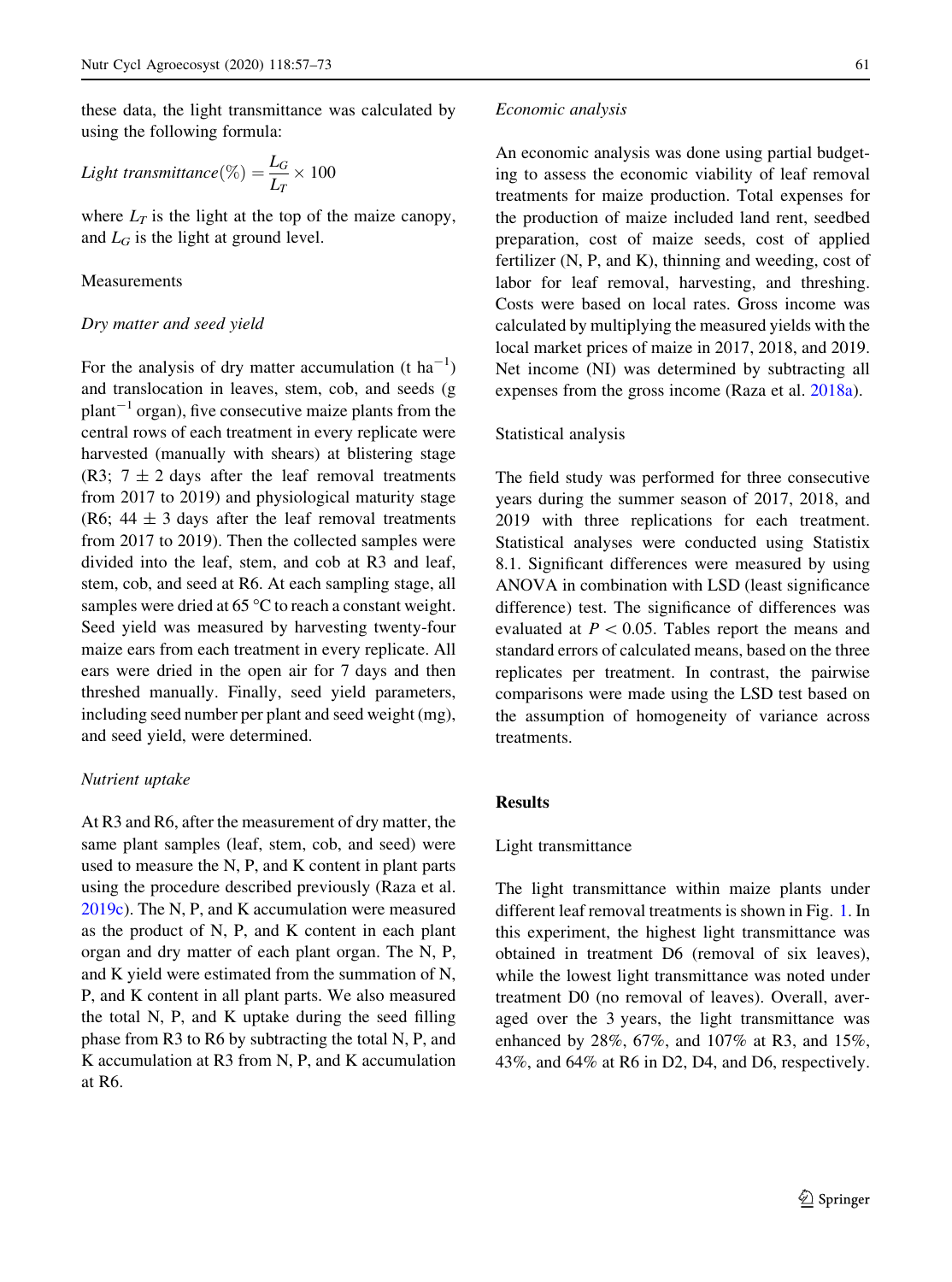<span id="page-6-0"></span>

Fig. 1 The light transmittance of maize plants at the blistering stage (a) and physiological maturity (b) as affected by different leaf removal treatments during 2017, 2018, and 2019. Treatment codes represent no defoliation (D0: control), removal of two



leaves (D2), removal of four leaves (D4), and removal of six leaves (D6) from the top of maize canopy. Means are averaged over three replicates

#### Dry matter accumulation

Across different leaf removal levels and sampling stages, maize plants accumulated dry matter of 10.05 t  $\mathrm{ha}^{-1}$  and 16.39 t $\mathrm{ha}^{-1}$  in D0, 10.12 t $\mathrm{ha}^{-1}$  and 17.78 t ha<sup>-1</sup> in D2, 9.03 t ha<sup>-1</sup> and 14.05 t ha<sup>-1</sup> in D4, and 8.36 t ha<sup>-1</sup> and 12.58 t ha<sup>-1</sup> in D6 at R3 and R6, respectively (Table [1\)](#page-7-0). Different leaf removal treatments not only affected the dry matter accumulation of maize plants but also changed the dry matter translocation in plant parts of maize (Table [1\)](#page-7-0). For instance, averaged over the years, relative to D0, treatment D2 increased the dry matter of cob and seed by 15% and 11%, respectively, at R6. However, excessive leaf removal treatments D4 and D6 significantly reduced the total dry matter (by 30%), and dry matter content of leaves (by  $31\%$ ), stem (by  $15\%$ ), cob (by  $28\%$ ), and seed (by 23%) at R6 as compared to D0, suggesting that the reduction in source size caused a significant decrease in the accumulation of dry matter and translocation to economic parts (cob and seeds).

#### Nitrogen uptake

Table [2](#page-8-0) presents the N-yield and N content in various organs of maize under different treatments. On average, over the years, the highest N-yield 163.7 kg ha<sup>-1</sup> at R3 and 197.0 kg ha<sup>-1</sup> at R6 were found in D0 and D2, respectively. The lowest N-yield 131.3 kg ha<sup>-1</sup> at R3 and 142.9 kg ha<sup>-1</sup> at R6 was observed under treatment D6. We also calculated the N content in leaves, stem, cob, and seeds of maize in different leaf removal treatments. Results showed that the N content of maize seeds increased, while that of leaves, stem, and cob decreased between R3 and R6 in all treatments. At R3, the highest N content of leaves  $(97.0 \text{ kg ha}^{-1})$  and cob  $(19.7 \text{ kg ha}^{-1})$  was obtained in D0, while that of the stem  $(62.9 \text{ kg ha}^{-1})$  was found in D6 treatment. At R6, the maximum N content of leaves (57.4 kg ha<sup>-1</sup>), cob (7.3 kg ha<sup>-1</sup>), and seeds  $(105.2 \text{ kg ha}^{-1})$  was recorded in D2, while that of the stem  $(51.3 \text{ kg ha}^{-1})$  was noticed under D6 treatment. To determine the differences in total N uptake during the seed filling phase from R3 to R6, the total N uptake of maize plants in different leaf removal treatments was calculated (Fig. [2a](#page-9-0)), and different leaf removal treatments had a significant impact on N uptake in maize. At R6, the maximum total N uptake  $(39.6 \text{ kg ha}^{-1} \text{ in } 2017, 36.4 \text{ kg ha}^{-1} \text{ in } 2018, \text{ and }$ 53.2 kg ha<sup> $-1$ </sup> in 2019) from R3 to R6 was measured in D2, whereas the minimum total N uptake  $(11.9 \text{ kg ha}^{-1} \text{ in } 2017, 7.2 \text{ kg ha}^{-1} \text{ in } 2018, \text{ and }$ 15.6 kg ha<sup> $-1$ </sup> in 2019) was obtained under treatment D6. Overall, averaged over the years, treatment D2 increased the total N uptake by 76% as compared to D0, while it decreased by  $31\%$  in D4 and  $53\%$  in D6, suggesting that N uptake during the seed filling phase in maize was closely related to the changes in source size and microclimate of crops.

#### Phosphorus uptake

Table [3](#page-10-0) shows the P-yield and P content in different plant organs of maize under different treatments.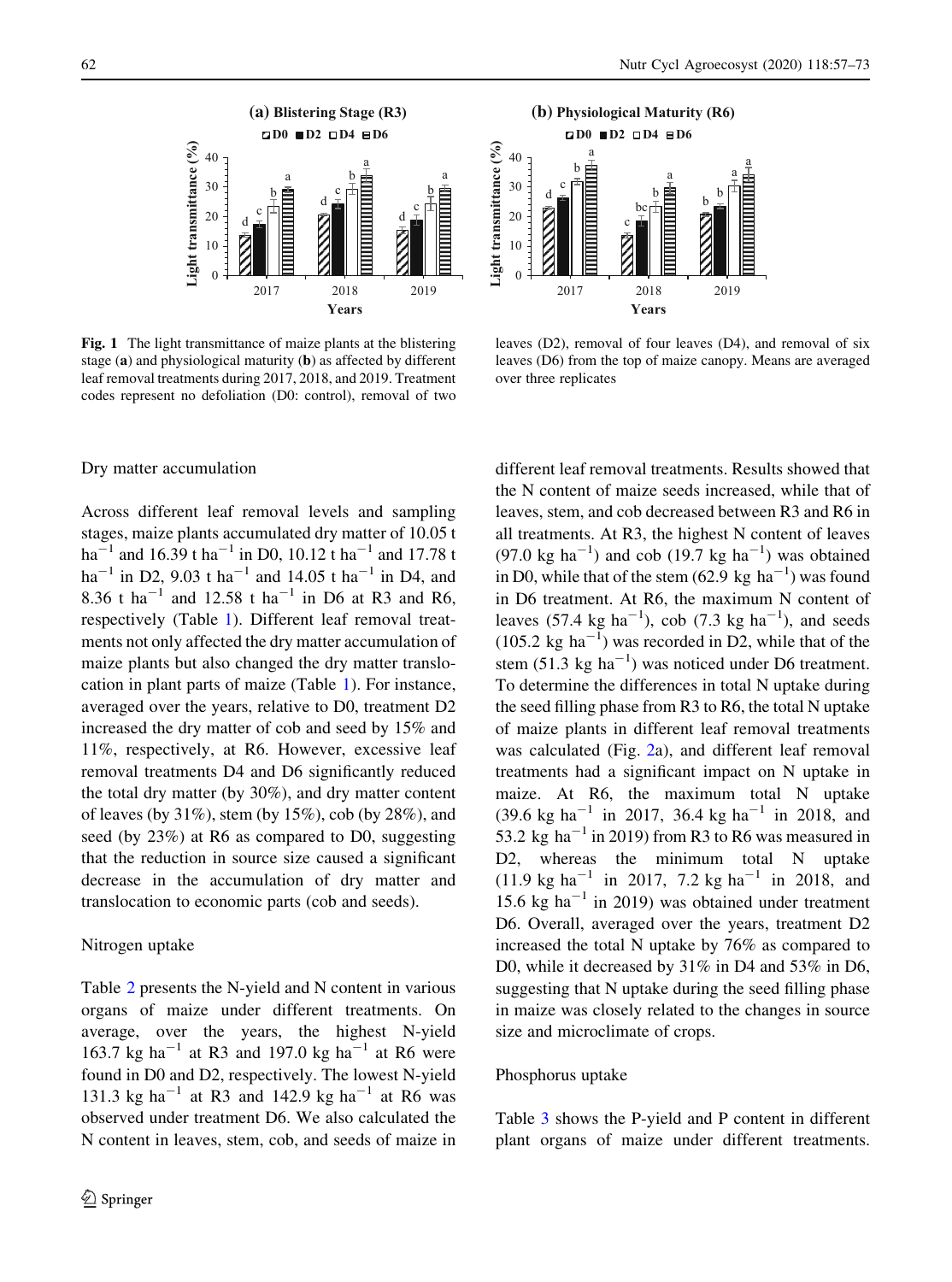<span id="page-7-0"></span>

|      |                         |                                                                                                   | <b>Table 1</b> Effect of leaf removal treatments on dry matter accumulation in leaves, stem, cob, and seeds, and in the whole plant (N-yield) at the blistering stage (R3) and<br>physiological maturity (R6) in 2017, 2018, and 2019 |                                            |                                     |                                                  |                                                                                                                                |                                                                |                                             |                                                      |
|------|-------------------------|---------------------------------------------------------------------------------------------------|---------------------------------------------------------------------------------------------------------------------------------------------------------------------------------------------------------------------------------------|--------------------------------------------|-------------------------------------|--------------------------------------------------|--------------------------------------------------------------------------------------------------------------------------------|----------------------------------------------------------------|---------------------------------------------|------------------------------------------------------|
|      | Years Treatments        | Blistering stage (R3)                                                                             |                                                                                                                                                                                                                                       |                                            |                                     | Physiological maturity (R6)                      |                                                                                                                                |                                                                |                                             |                                                      |
|      |                         | Leaves (g<br>$plant^{-1}$                                                                         | $\frac{1}{2}$ plant <sup>-1</sup>                                                                                                                                                                                                     | Cob $(g$<br>$plan^{-}$                     | <b>IDM</b> (t<br>$\mathrm{ha}^{-1}$ | $\widehat{\mathbf{g}}$<br>$plant^{-1}$<br>Leaves | ಅೆ<br>$_{\text{plant}}$<br>Stem                                                                                                | $\widehat{\mathbf{g}}$<br>plant <sup>-</sup><br>$\overline{c}$ | ම<br>$plan-1$ )<br>Seeds                    | $\overline{t}$<br><b>NICL</b><br>$\mathrm{ha}^{-1})$ |
| 2017 | δ                       | $67.5 \pm 3.4a$                                                                                   | $\pm$ 3.6 $\mathrm{^{NS}}$<br>88.8                                                                                                                                                                                                    | 3.3ab<br>$\overline{+}$<br>20.7            | $10.6 \pm 0.2a$                     | 3.5a<br>$\overline{+}$<br>45.8                   | 7.2a<br>$\overline{+}$<br>65.5                                                                                                 | 4.9ab<br>$\overline{+}$<br>43.1                                | 3.5 <sub>b</sub><br>$\overline{+}$<br>123.6 | $\pm 0.1$<br>16.7                                    |
|      | $\mathcal{L}$           | $65.5 \pm 7.9a$                                                                                   | $\pm 2.9$<br>86.7                                                                                                                                                                                                                     | 3.9a<br>$21.8 \pm$                         | $10.4 \pm 025a$                     | 2.1a<br>$\overline{+}$<br>51.3                   | 6.1a<br>$69.9 \pm$                                                                                                             | $49.9 \pm 3.7a$                                                | 2.6a<br>$145.1 \pm$                         | $19.0 \pm 01a$                                       |
|      | Ă                       | $56.4 \pm 6.6b$                                                                                   | 4.3<br>$\overline{+}$<br>83.5                                                                                                                                                                                                         | 2.8bc<br>$17.4 \pm$                        | $9.4 \pm 0.2 b$                     | 2.2 <sub>b</sub><br>$\overline{+}$<br>34.9       | 5.1b<br>$60.3 \pm$                                                                                                             | $35.7 \pm 6.4$ bc                                              | 2.5bc<br>$118.1 \pm$                        | $14.9 \pm 0.1c$                                      |
|      | $\mathsf{D6}$           | $48.7 \pm 3.7b$                                                                                   | 4.2<br>$\overline{+}$<br>80.0                                                                                                                                                                                                         | 2.6c<br>$15.3 \pm$                         | $8.6 \pm 0.2c$                      | 2.5 <sub>b</sub><br>$\overline{+}$<br>31.1       | 4.9b<br>$56.4 \pm$                                                                                                             | 5.7c<br>$32.0 \pm$                                             | 5.1c<br>$\overline{+}$<br>105.9             | $\pm 0.2d$<br>13.5                                   |
|      | (0.05)<br>LSD           | 8.09                                                                                              | 8.97                                                                                                                                                                                                                                  | 3.66                                       | 0.67                                | 7.60                                             | 4.56                                                                                                                           | 8.61                                                           | 13.93                                       | 0.48                                                 |
| 2018 | $\mathsf{D}0$           | $62.3 \pm 5.3a$                                                                                   | 3.7 <sup>NS</sup><br>$\overline{+}$<br>81.4                                                                                                                                                                                           | 1.3a<br>$\overline{+}$<br>18.1             | 0.1a<br>$9.7 \pm$                   | $\pm 7.1a$<br>45.3                               | 2.8a<br>$\overline{+}$<br>64.5                                                                                                 | 3.6ab<br>$\overline{+}$<br>37.3                                | $119.1 \pm 4.3b$                            | $16.0 \pm 0.66$                                      |
|      | $\tilde{D}$             | $59.8 \pm 5.9a$                                                                                   | 4.0<br>$\overline{+}$<br>82.2                                                                                                                                                                                                         | 1.9a<br>$9.5 \pm$                          | 0.0a<br>$9.8 \pm$                   | 5.6a<br>$\overline{+}$<br>43.2                   | 4.5a<br>$\overline{+}$<br>62.7                                                                                                 | 3.7a<br>46.4 ±                                                 | $131.9 \pm 4.8a$                            | $17.1 \pm 0.5a$                                      |
|      | $\overline{A}$          | $54.9 \pm 5.1$ b                                                                                  | 3.2<br>$73.6 \pm$                                                                                                                                                                                                                     | 2.3 <sub>b</sub><br>$\overline{+}$<br>13.7 | 0.1 <sub>b</sub><br>$8.5 \pm$       | 5.7b<br>$\overline{+}$<br>35.7                   | 3.9b<br>$\overline{+}$<br>52.7                                                                                                 | 2.2bc<br>$29.1 \pm$                                            | $91.3 \pm 4.4c$                             | $12.5 \pm 0.7c$                                      |
|      | $\mathsf{D6}$           | $49.0 \pm 5.6$                                                                                    | 3.6<br>$\overline{+}$<br>68.6                                                                                                                                                                                                         | 1.4 <sub>b</sub><br>$\overline{+}$<br>13.2 | 0.4 <sub>b</sub><br>$7.9 \pm$       | 5.4b<br>$\overline{+}$<br>29.4                   | 4.5b<br>$\overline{+}$<br>51.3                                                                                                 | 2.5c<br>$\overline{+}$<br>22.3                                 | 5.5a<br>$78.4 \pm$                          | $\pm 0.6$ d<br>10.9                                  |
|      | (0.05)<br>LSD           | 2.21                                                                                              | 12.28                                                                                                                                                                                                                                 | 2.97                                       | 0.71                                | 3.14                                             | 4.01                                                                                                                           | 9.82                                                           | 11<br>2                                     | 0.83                                                 |
| 2019 | $\delta$                | $63.8 \pm 3.5a$                                                                                   | 3.1ab<br>$\overline{+}$<br>78.9                                                                                                                                                                                                       | 2.7 <sub>b</sub><br>$\overline{+}$<br>21.1 | $9.8 \pm 0.3a$                      | 2.1a<br>$\overline{+}$<br>44.6                   | 3.4 <sub>b</sub><br>$\overline{+}$<br>62.8                                                                                     | 3.9a<br>$\overline{+}$<br>40.8                                 | $127.0 \pm 1.7a$                            | $\pm 0.1$<br>16.5                                    |
|      | $\mathbb{S}^1$          | $62.6 \pm 3.7a$                                                                                   | 2.6a<br>$\overline{+}$<br>82.6                                                                                                                                                                                                        | 2.8a<br>$\overline{+}$<br>25.4             | $10.2 \pm 0.3a$                     | 2.8a<br>$\overline{+}$<br>48.3                   | 3.3a<br>$\overline{+}$<br>65.5                                                                                                 | 4.2a<br>$43.2 \pm$                                             | $131.8 \pm 2.1a$                            | $\pm 0.0a$<br>17.3                                   |
|      | $\overline{\mathsf{d}}$ | $57.0 \pm 3.6$ b                                                                                  | 3.8b<br>$\overline{+}$<br>76.8                                                                                                                                                                                                        | 2.3c<br>$\overline{+}$<br>18.1             | $9.1 \pm 0.4$                       | 3.5 <sub>b</sub><br>$\overline{+}$<br>39.2       | 3.0c<br>$\overline{+}$<br>59.3                                                                                                 | 5.6b<br>35.1 $\pm$                                             | $110.9 \pm 3.0$ b                           | $\pm 0.2c$<br>14.7                                   |
|      | $\delta$                | 3.7b<br>$52.8 \pm$                                                                                | ± 1.2b<br>73.5                                                                                                                                                                                                                        | 1.9c<br>$16.7 \pm$                         | $8.6 \pm 0.3c$                      | 3.2c<br>$\overline{+}$<br>33.4                   | 2.9d<br>$\overline{+}$<br>56.8                                                                                                 | 5.1b<br>$33.0 \pm$                                             | 4.1c<br>$99.3 \pm$                          | $\pm 0.4d$<br>13.4                                   |
|      | (0.05)<br>LSD           | 3.50                                                                                              | 5.59                                                                                                                                                                                                                                  | $^{89}$                                    | 0.54                                | 5.97                                             | 1.84                                                                                                                           | 4.63                                                           | 5.5                                         | $\overline{0.71}$                                    |
|      | Average values          |                                                                                                   |                                                                                                                                                                                                                                       |                                            |                                     |                                                  |                                                                                                                                |                                                                |                                             |                                                      |
|      | $\overline{\mathsf{D}}$ | 64.5                                                                                              | 83.0                                                                                                                                                                                                                                  | 20.0                                       | 10.1                                | 45.2                                             | 64.3                                                                                                                           | 40.4                                                           | 123.3                                       | 16.4                                                 |
|      | $\mathbf{D}2$           | 62.6                                                                                              | 83.8                                                                                                                                                                                                                                  | 22.2                                       | 10.1                                | 47.6                                             | 66.0                                                                                                                           | 46.5                                                           | 136.3                                       | 17.8                                                 |
|      | $\overline{\mathsf{d}}$ | 56.1                                                                                              | 78.0                                                                                                                                                                                                                                  | 16.4                                       | 9.0                                 | 36.6                                             | 57.4                                                                                                                           | 33.3                                                           | 106.8                                       | 14.0                                                 |
|      | $\delta$                | 50.2                                                                                              | 74.0                                                                                                                                                                                                                                  | 15.1                                       | 8.4                                 | 31.3                                             | 54.8                                                                                                                           | 29.1                                                           | 94.6                                        | 12.6                                                 |
|      |                         | differences, calculated separately for each year<br>Treatment codes represent no defoliation (D0: | Means are averaged over three replicates $\pm$ standard error of the mean. Means that do not share the same letters in a column differ significantly at $P \leq 0.05$ using least significant                                         |                                            |                                     |                                                  | control), removal of two leaves (D2), removal of four leaves (D4), and removal of six leaves (D6) from the top of maize canopy |                                                                |                                             |                                                      |

<sup>2</sup> Springer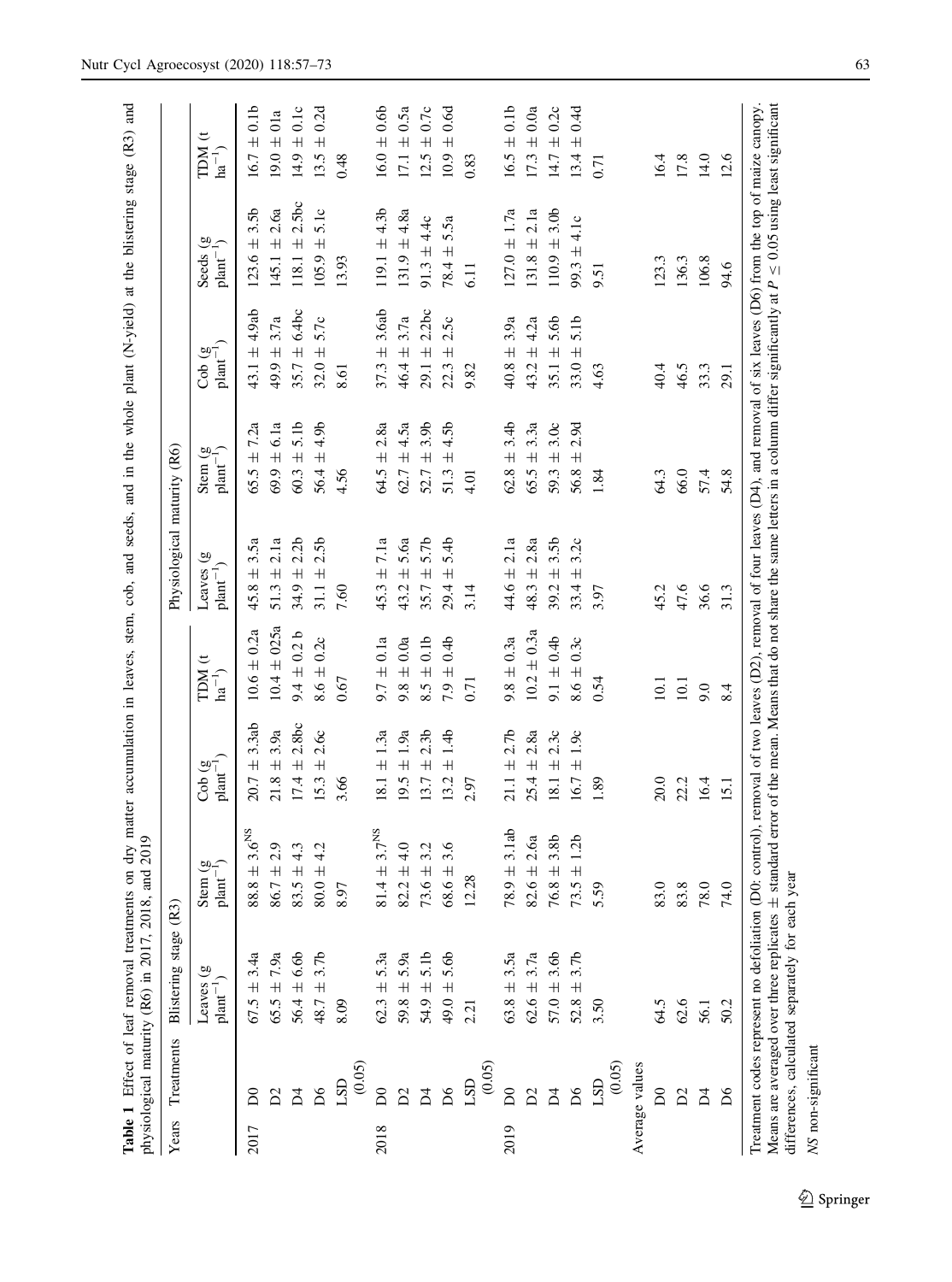| Years | Treatments     | Blistering stage (R3                                                                              |                                                                                                                                                                                               |                                                                                                                                 |                                 | Physiological maturity (R6)                |                                |                                           |                                |                                             |
|-------|----------------|---------------------------------------------------------------------------------------------------|-----------------------------------------------------------------------------------------------------------------------------------------------------------------------------------------------|---------------------------------------------------------------------------------------------------------------------------------|---------------------------------|--------------------------------------------|--------------------------------|-------------------------------------------|--------------------------------|---------------------------------------------|
|       |                | $(\text{kg ha}^{-1})$<br>Leaves                                                                   | $\frac{1}{2}$ ha <sup>-1</sup> )<br>Stem<br>$\Re$                                                                                                                                             | (kg $ha^{-1}$ )<br>ಕೆ                                                                                                           | $(kg ha^{-1})$<br>N-yield       | $(\text{kg} \text{ ha}^{-1})$<br>Leaves    | $(kg ha^{-1})$<br>Stem         | $(\text{kg ha}^{-1})$<br>ර්               | $(\text{kg ha}^{-1})$<br>Seeds | $(\text{kg ha}^{-1})$<br>N-yield            |
| 2017  |                | $94.1 \pm 1.9a$                                                                                   | $47.2 \pm 1.6d$                                                                                                                                                                               | 2.0a<br>$19.7 \pm$                                                                                                              | $60.9 \pm 1.0a$                 | 2.0 <sub>b</sub><br>$\overline{+}$<br>51.1 | $35.6 \pm 1.7c$                | 0.5ab<br>$\overline{+}$<br>6.4            | $90.2 \pm 1.7b$                | 3.8b<br>$\overline{+}$<br>183.3             |
|       |                | $87.2 \pm 4.1a$                                                                                   | $51.9 \pm 1.0c$                                                                                                                                                                               | 2.8ab<br>$16.9 \pm$                                                                                                             | 3.7a<br>$156.1 \pm$             | 1.2a<br>$55.9 \pm$                         | $27.3 \pm 1.2d$                | 0.5a<br>$7.8 \pm$                         | $104.8 \pm 1.0a$               | $95.7 \pm 1.6a$                             |
|       | Σ              | $66.4 \pm 1.8b$                                                                                   | $59.6 \pm 2.0$ b                                                                                                                                                                              | $13.1 \pm 0.7$ bc                                                                                                               | 3.5 <sub>b</sub><br>$39.1 \pm$  | $40.1 \pm 1.0c$                            | ± 2.2b<br>45.7                 | $5.0 \pm 0.9$                             | $65.5 \pm 1.4c$                | $56.4 \pm 3.4c$                             |
|       |                | 2.60<br>$52.4 \pm$                                                                                | $\pm 0.4a$<br>65.1                                                                                                                                                                            | $\pm 0.7c$<br>11.6                                                                                                              | 3.6b<br>$\overline{+}$<br>129.0 | 0.6d<br>$30.6 \pm$                         | 2.9a<br>$\overline{+}$<br>53.2 | 0.6 <sub>b</sub><br>$\overline{+}$<br>4.3 | $52.9 \pm 2.4d$                | 5.5d<br>$\overline{+}$<br>140.9             |
|       | LSD (0.05)     | 10.5                                                                                              | 3.6                                                                                                                                                                                           | 4.2                                                                                                                             | 11.5                            | 2.7                                        | 3.9                            | 2.1                                       | 5.6                            | 5.8                                         |
| 2018  | $\delta$       | $95.1 \pm$                                                                                        | 1.8c<br>$\overline{+}$<br>48.5                                                                                                                                                                | $19.2 \pm 1.6a$                                                                                                                 | 3.4a<br>$\overline{+}$<br>162.8 | 0.9a<br>48.7 ±                             | 2.2bc<br>$\ddot{}$<br>37.0     | 0.7a<br>$6.6 \pm$                         | $92.2 \pm 1.4a$                | 3.3 <sub>b</sub><br>$\overline{+}$<br>184.5 |
|       |                | $85.3 \pm$                                                                                        | $51.0 \pm 2.3$ bc                                                                                                                                                                             | $17.6 \pm 1.8$ ab                                                                                                               | $153.9 \pm 0.4b$                | 1.2a<br>$51.5 \pm$                         | $\pm 1.7c$<br>28.3             | 0.6a<br>$6.8 \pm$                         | $103.8 \pm 2.3a$               | $\pm 2.8a$<br>190.3                         |
|       | Ă              | $68.0 \pm 1.9$ b                                                                                  | $\pm$ 1.1b<br>56.7                                                                                                                                                                            | $12.2 \pm 1.1$ bc                                                                                                               | $136.9 \pm 0.9c$                | 3.6b<br>$36.6 \pm$                         | ± 2.5ab<br>44.1                | 0.4 <sub>b</sub><br>$\overline{+}$<br>5.2 | $64.2 \pm 6.7b$                | $50.1 \pm 5.2c$                             |
|       | $\mathsf{D6}$  | $53.4 \pm 3.8c$                                                                                   | 2.1a<br>$\overline{+}$<br>66.8                                                                                                                                                                | $\pm$ 1.3c<br>10.2                                                                                                              | $\pm$ 1.9 $\circ$<br>130.4      | 2.0 <sub>b</sub><br>$28.1 \pm$             | 3.1a<br>$\overline{+}$<br>51.2 | 0.4 <sub>b</sub><br>$\overline{+}$<br>3.7 | 5.2 <sub>b</sub><br>54.7 $\pm$ | $37.6 \pm 1.4d$                             |
|       | LSD (0.05)     | 12.6                                                                                              | 7.0                                                                                                                                                                                           | 5.9                                                                                                                             | 7.8                             | 4.8                                        | 8.7                            | 0.7                                       | 13.5                           | 5.8                                         |
| 2019  | $\delta$       | $101.7 \pm 4.0a$                                                                                  | $\pm$ 3.1c<br>45.5                                                                                                                                                                            | $20.2 \pm 1.9a$                                                                                                                 | 3.9a<br>$167.4 \pm$             | 3.8a<br>$57.0 \pm$                         | 3.4a<br>$40.8 \pm$             | $7.1\pm0.6^{\rm NS}$                      | $91.7 \pm 2.2b$                | $196.6 \pm 6.3a$                            |
|       |                | $92.6 \pm 2.7b$                                                                                   | $\pm 1.6d$<br>40.7                                                                                                                                                                            | $18.4 \pm 0.4ab$                                                                                                                | 1.3 <sub>b</sub><br>$151.6 \pm$ | 4.1a<br>64.9 ±                             | ±1.2b<br>25.5                  | 0.6<br>$7.3 \pm$                          | $107.2 \pm 4.2a$               | $204.8 \pm 2.5a$                            |
|       |                | $75.9 \pm 5.5c$                                                                                   | 2.4 <sub>b</sub><br>$\overline{+}$<br>52.3                                                                                                                                                    | $15.0 \pm 1.0$ bc                                                                                                               | 5.50<br>$143.2 \pm$             | 6.1 <sub>b</sub><br>44.7 ±                 | $43.2 \pm 2.3a$                | 0.9<br>$5.3 \pm$                          | $70.1 \pm 5.4c$                | $163.3 \pm 9.2b$                            |
|       | δá             | $65.7 \pm 4.8d$                                                                                   | 3.1a<br>$\overline{+}$<br>56.9                                                                                                                                                                | $\pm 0.7c$<br>11.8                                                                                                              | 2.6d<br>$\overline{+}$<br>134.4 | $33.7 \pm 1.7c$                            | 2.4a<br>$\overline{+}$<br>49.6 | 0.4<br>$\overline{+}$<br>47.              | $62.1 \pm 3.0c$                | $150.1 \pm 4.0c$                            |
|       | LSD (0.05)     | 7.7                                                                                               | 3.7                                                                                                                                                                                           | 3.7                                                                                                                             | 7.3                             | 10.3                                       | 8.9                            | 2.4                                       | 14.7                           | 10.9                                        |
|       | Average values |                                                                                                   |                                                                                                                                                                                               |                                                                                                                                 |                                 |                                            |                                |                                           |                                |                                             |
|       | ಠ              | 97.0                                                                                              | 47.                                                                                                                                                                                           | 19.7                                                                                                                            | 163.7                           | 52.3                                       | 37.8                           | 6.7                                       | 91.3                           | 188.1                                       |
|       | Σ              | 88.3                                                                                              | 47.9                                                                                                                                                                                          | 17.7                                                                                                                            | 153.9                           | 57.4                                       | 27.1                           | 7.3                                       | 105.2                          | 197.0                                       |
|       | $\overline{A}$ | 70.1                                                                                              | 56.2                                                                                                                                                                                          | 13.4                                                                                                                            | 139.7                           | 40.5                                       | 44.3                           | 5.2                                       | 66.6                           | 156.6                                       |
|       | $\delta$       | 57.1                                                                                              | $\circ$<br>$\mathcal{S}$                                                                                                                                                                      | 11.2                                                                                                                            | 131.3                           | 30.8                                       | 51.3                           | 4.2                                       | 56.5                           | 142.9                                       |
|       |                | differences, calculated separately for each year<br>Treatment codes represent no defoliation (D0: | Means are averaged over three replicates $\pm$ standard error of the mean. Means that do not share the same letters in a column differ significantly at $P \leq 0.05$ using least significant | control), removal of two leaves (D2), removal of four leaves (D4), and removal of six leaves (D6) from the top of maize canopy. |                                 |                                            |                                |                                           |                                |                                             |

<span id="page-8-0"></span>64 Nutr Cycl Agroecosyst (2020) 118:57–73

NS non-significant

NS non-significant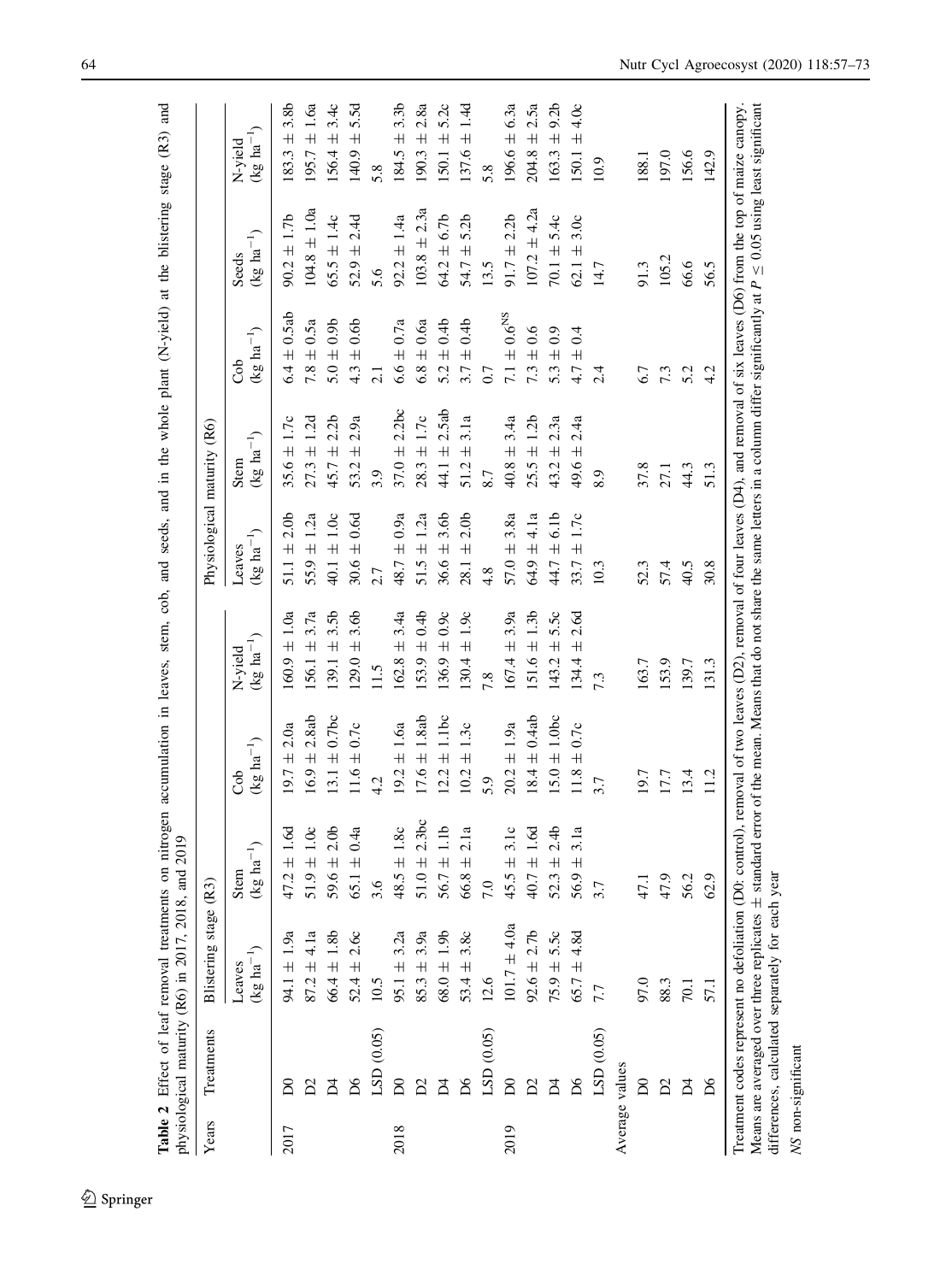<span id="page-9-0"></span>

Fig. 2 Nitrogen (a), phosphorus (b), and potassium (c) uptake during the reproductive phase (from blistering stage to physiological maturity) of maize as affected by different leaf removal treatments in 2017, 2018, and 2019. Treatment codes represent no defoliation (D0: control), removal of two leaves (D2), removal of four leaves (D4), and removal of six leaves

Different leaf removal treatments had a significant impact on P uptake in maize. The highest P-yield was obtained in treatments D0 and D2 at R3 and R6, respectively. Averaged over the years, at R3, the P-yield of treatments D2, D4, and D6 was lower than that of treatment D0 by an average of 6%, 15%, and 24%, respectively. While at R6, the P-yield of treatment D2 was 9–11% greater than that of the control from 2017 to 2019. Leaf removal treatments affected the P content at the organ level in maize at both sampling stages. At R3, leaf removal treatments decreased P content in leaves, stem, and cob by an average of 9%, 4%, and 6% in D2, 18%, 11%, and 18% in D4, and 28%, 20%, and 25% in D6, respectively in all experimental years compared with the corresponding values in D0. However, at R6, removal of two leaves (D2) increased the P content of remaining leaves (by 29%), cob (by 19%), and seeds (by 19%), while it decreased the P content of stem (by 30%) as compared to no leaf removal treatment (D0). Different leaf removal treatments significantly affected the total P uptake during the seed filling phase from R3 to R6 (Fig. 2b). From R3 to R6, the average highest  $(23.6 \text{ kg ha}^{-1})$  total P uptake was obtained in D2, while the average lowest (12.1 kg  $ha^{-1}$ ) total P uptake was found under D6. Overall, averaged over the years, the total P uptake was enhanced by 40% in D2 as compared to D0, while it declined by 17% and 29% under D4 and D6, respectively.

(D6) from the top of maize canopy. Means are averaged over three replicates  $\pm$  standard error of the mean. Means that do not share the same letters in a column differ significantly at  $P \le 0.05$  using least significant differences, calculated separately for each year

#### Potassium uptake

Table [4](#page-11-0) presents the K-yield under different leaf removal treatments. At R3 and R6, the average highest K-yields, 181.2 kg ha<sup>-1</sup> and 212.0 kg ha<sup>-1</sup>, were measured in D0 and D2, respectively, while the average lowest K-yields of 134.8 kg  $ha^{-1}$  and 150.0 kg ha<sup> $-1$ </sup> were found under treatment D6 over the 3 years of the experiment. Overall, at R6, K-yield was increased by 4% in D2 as compared to D0, while it decreased by 16% in D4 and 27% in D6. In this experiment, K uptake during the seed filling phase (from R3 to R6) was also affected by the leaf removal treatments (Fig. 2c). Treatment D2 enhanced the K uptake by 65% over the 3 years of this experiment compared with the corresponding values in D0. Moreover, different leaf removal treatments affected the K content in various organs of maize at R3 and R6. At R3, the maximum K content in leaves  $(81.8 \text{ kg ha}^{-1})$ , stem  $(82.9 \text{ kg ha}^{-1})$ , and cob  $(16.5 \text{ kg ha}^{-1})$  were observed in D0, while the minimum K content in all organs of maize was observed in D6 over the 3 years of study. However, at R6, optimum removal of leaves (D2) enhanced the K content of leaves (by 13%), cob (by 20%), and seeds (by 16%), but it reduced the K content of stem (by 17%) as compared to D0 over the 3 years of experiment. Overall, the P and K accumulation, uptake from R3 to R6, and distribution among various plant organs of maize in different leaf removal treatments followed the same trend in all years of experiment.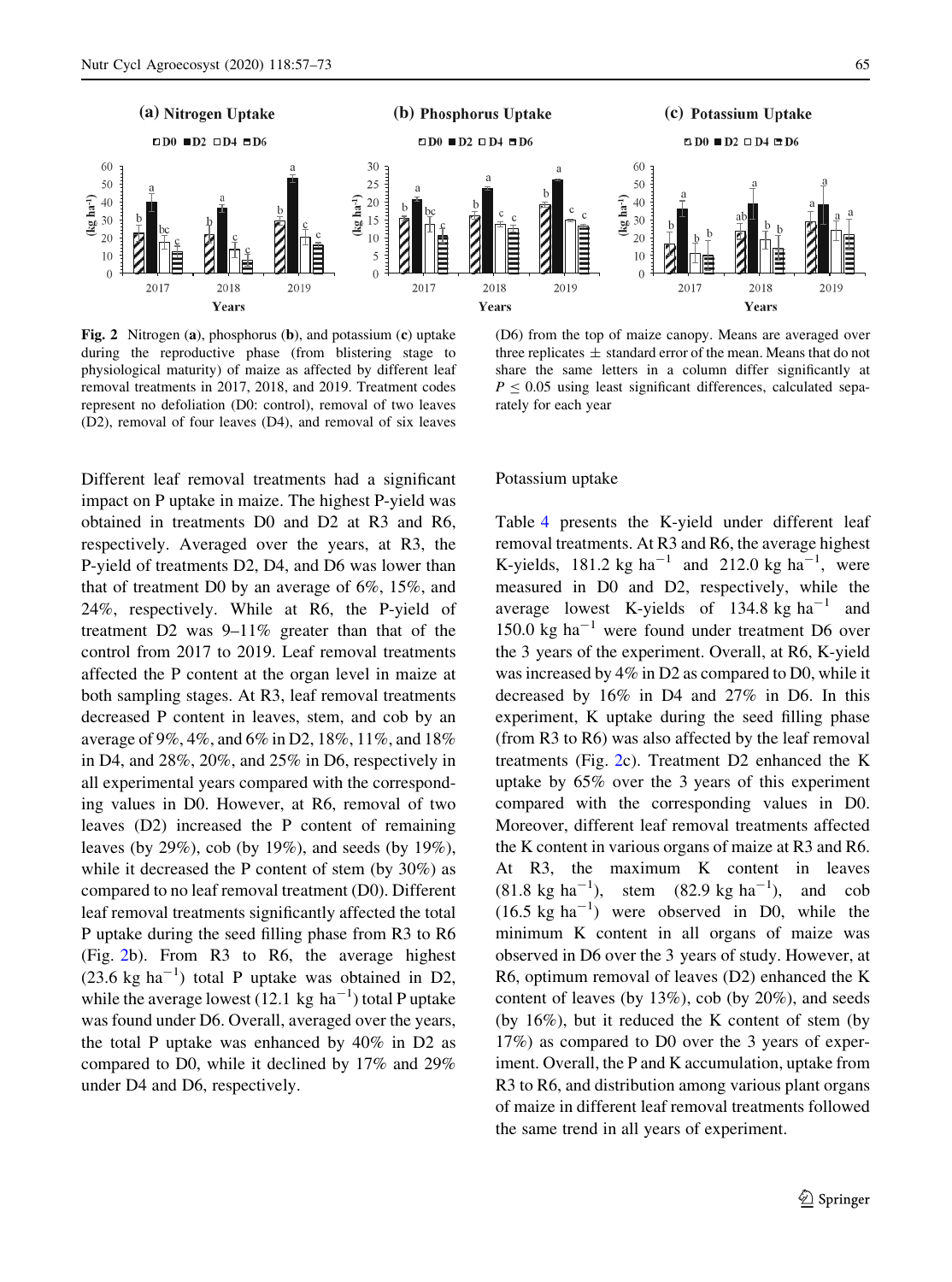<span id="page-10-0"></span>

| 111111                                                                                                                                                                                                                         |             |
|--------------------------------------------------------------------------------------------------------------------------------------------------------------------------------------------------------------------------------|-------------|
| $\lim_{\alpha \to 0}$ and                                                                                                                                                                                                      |             |
|                                                                                                                                                                                                                                |             |
| i pres                                                                                                                                                                                                                         |             |
|                                                                                                                                                                                                                                |             |
|                                                                                                                                                                                                                                |             |
|                                                                                                                                                                                                                                |             |
|                                                                                                                                                                                                                                |             |
| the state of the correction of the correction of the correction of the correction of the correction of the correction of the correction of the correction of the correction of the correction of the correction of the correct |             |
|                                                                                                                                                                                                                                |             |
|                                                                                                                                                                                                                                |             |
|                                                                                                                                                                                                                                |             |
|                                                                                                                                                                                                                                |             |
|                                                                                                                                                                                                                                |             |
|                                                                                                                                                                                                                                |             |
|                                                                                                                                                                                                                                |             |
|                                                                                                                                                                                                                                |             |
|                                                                                                                                                                                                                                |             |
|                                                                                                                                                                                                                                |             |
|                                                                                                                                                                                                                                |             |
| on phosphorus accumulation in leaves, stem, cob, and seeds, and in the whole plant $(P)$<br>and in the south which was                                                                                                         |             |
|                                                                                                                                                                                                                                |             |
|                                                                                                                                                                                                                                |             |
|                                                                                                                                                                                                                                |             |
|                                                                                                                                                                                                                                |             |
|                                                                                                                                                                                                                                |             |
|                                                                                                                                                                                                                                |             |
|                                                                                                                                                                                                                                | ¢<br>J<br>ì |
|                                                                                                                                                                                                                                | i           |
| ١                                                                                                                                                                                                                              | í<br>¢      |
| I<br>1<br>i                                                                                                                                                                                                                    |             |
|                                                                                                                                                                                                                                | l           |
| i                                                                                                                                                                                                                              | くく しゃくこく    |
|                                                                                                                                                                                                                                |             |
|                                                                                                                                                                                                                                |             |
|                                                                                                                                                                                                                                |             |
|                                                                                                                                                                                                                                |             |
|                                                                                                                                                                                                                                |             |
|                                                                                                                                                                                                                                |             |

| Years | Treatments                                                                                       | Blistering stage (R3)           |                                    |                        |                           | Physiological maturity (R6)     |                                                                                                                                                                                                                                                                                                                                 |                        |                         |                             |
|-------|--------------------------------------------------------------------------------------------------|---------------------------------|------------------------------------|------------------------|---------------------------|---------------------------------|---------------------------------------------------------------------------------------------------------------------------------------------------------------------------------------------------------------------------------------------------------------------------------------------------------------------------------|------------------------|-------------------------|-----------------------------|
|       |                                                                                                  | $(\text{kg ha}^{-1})$<br>Leaves | Stem<br>$(\text{kg ha}^{-1})$      | (kg $ha^{-1}$ )<br>Cob | $(kg ha^{-1})$<br>P-yield | $(\text{kg ha}^{-1})$<br>Leaves | (kg $ha^{-1}$ )<br>Stem                                                                                                                                                                                                                                                                                                         | $(kg \ ha^{-1})$<br>රි | $(kg ha^{-1})$<br>Seeds | $(kg \ ha^{-1})$<br>P-yield |
| 2017  | $_{\rm D0}$                                                                                      | $9.7 \pm 0.8a$                  | $13.0 \pm 0.5a$                    | $5.9 \pm 0.7a$         | $28.6 \pm 0.3$            | $7.1 \pm 0.3$                   | $10.7 \pm 2.0$                                                                                                                                                                                                                                                                                                                  | $4.4 \pm 0.2a$         | $21.8 \pm 1.5$          | $44.0 \pm 0.7$ b            |
|       |                                                                                                  | $-48.0 \pm 0.8$                 | $.4 \pm 0.4ab$<br>$\overline{5}$   | $5.6 \pm 0.5a$         | $27.0 \pm 0.2$            | $8.9 \pm 0.6a$                  | $6.8 \pm 1.2$                                                                                                                                                                                                                                                                                                                   | $5.1 \pm 0.3a$         | $26.9 \pm 1.3a$         | $47.7 \pm 0.5a$             |
|       |                                                                                                  | $8.1 \pm 1.1c$                  | $11.5 \pm 0.5b$                    | $4.7 \pm 0.46$         | $24.3 \pm 0.6$            | $5.6 \pm 0.9c$                  | $12.2 \pm 0.5$                                                                                                                                                                                                                                                                                                                  | $2.8 \pm 0.2b$         | $17.4 \pm 1.8c$         | $37.9 \pm 1.7c$             |
|       | $\mathsf{D6}$                                                                                    | $7.2 \pm 0.9d$                  | $\pm 0.7c$<br>Ċ,                   | $4.3 \pm 0.7$ b        | $21.7 \pm 0.7$            | $4.0 \pm 0.8d$                  | $13.5 \pm 0.8$                                                                                                                                                                                                                                                                                                                  | $2.0 \pm 0.2$          | $12.7 \pm 1.2d$         | $\pm 1.4$ d<br>32.2         |
|       | LSD(0.05)                                                                                        | 0.62                            | ≊                                  | 0.7                    | $\overline{1.0}$          | 1.0                             | 3.9                                                                                                                                                                                                                                                                                                                             | 0.9                    | $\Box$                  | 3.5                         |
| 2018  | $\overline{D}$                                                                                   | $11.0 \pm 1.1a$                 | $13.0 \pm 0.8a$                    | $6.5 \pm 0.2a$         | ದ<br>$30.5 \pm$           | $7.2 \pm 0.5$                   | $9.1 \pm 1.8c$                                                                                                                                                                                                                                                                                                                  | $4.7 \pm 0.2b$         | $25.7 \pm 1.1b$         | $46.7 \pm 1.3b$             |
|       |                                                                                                  | $-0.0 \pm 0.76$                 | $12.6 \pm 1.1a$                    | $6.1 \pm 0.2b$         | $28.3 + b$                | $9.6 \pm 1.3a$                  | $6.9 \pm 1.1d$                                                                                                                                                                                                                                                                                                                  | $5.7 \pm 0.2a$         | $29.8 \pm 0.9a$         | $52.1 \pm 1.0a$             |
|       | 24                                                                                               | $8.6 \pm 0.9c$                  | $\pm 0.8b$<br>S.                   | 5.3 $\pm$ 0.2c         | O<br>$25.5 \pm$           | $6.3 \pm 0.5$ bc                | $11.1 \pm 1.5$                                                                                                                                                                                                                                                                                                                  | $3.2 \pm 0.4c$         | $18.6 \pm 1.4c$         | $\pm 0.8c$<br>39.2          |
|       | $^{56}$                                                                                          | $7.4 \pm 1.1d$                  | $\pm 0.9c$<br>4<br>$\overline{10}$ | $4.9 \pm 0.3$ d        | ರ<br>$22.7 \pm$           | 5.1 $\pm$ 0.5 $c$               | $12.6 \pm 0.9a$                                                                                                                                                                                                                                                                                                                 | $2.3 \pm 0.2d$         | $15.1 \pm 0.7d$         | $\pm 0.5$ d<br>35.2         |
|       | LSD (0.05)                                                                                       | $0.\overline{8}$                | $\ddot{\circ}$                     | 0.2                    | 1.2                       | $\vec{=}$                       | 1.6                                                                                                                                                                                                                                                                                                                             | 0.6                    | $\overline{1}$ .        | $-1.6$                      |
| 2019  | $\overline{D}$                                                                                   | $12.0 \pm 1.0a$                 | $15.0 \pm 0.7a$                    | $7.2 \pm 0.4a$         | $34.1 \pm 1.0$            | $8.3 \pm 0.4$ b                 | $10.8 \pm 1.8c$                                                                                                                                                                                                                                                                                                                 | $5.2 \pm 0.1a$         | $29.0 \pm 0.4$          | $53.3 \pm 1.6b$             |
|       |                                                                                                  | $11.2 \pm 0.8$                  | $\pm 0.8b$<br>्मं<br>$\vec{4}$     | $6.7 \pm 0.3$          | $32.3 \pm 1.0a$           | $10.7 \pm 1.0a$                 | $7.8 \pm 1.1b$                                                                                                                                                                                                                                                                                                                  | $6.1 \pm 0.3a$         | $34.0 \pm 0.7a$         | $58.5 \pm 0.8a$             |
|       |                                                                                                  | $10.1 \pm 0.9c$                 | $\pm 0.5c$<br>13.5                 | $6.0 \pm 0.3c$         | $29.5 \pm 0.9c$           | $7.4 \pm 0.76$                  | $12.6 \pm 1.1$ ab                                                                                                                                                                                                                                                                                                               | $3.4 \pm 0.4$          | $21.0 \pm 0.6c$         | $44.4 \pm 1.0c$             |
|       | $\overline{D6}$                                                                                  | $6.0 \pm 0.9$                   | $12.1 \pm 0.7d$                    | $5.5 \pm 0.3d$         | $26.6 \pm 1.1d$           | $5.9 \pm 0.6c$                  | $14.0 \pm 1.0a$                                                                                                                                                                                                                                                                                                                 | $2.8 \pm 0.5$          | $17.1 \pm 1.0d$         | $\pm 1.6d$<br>39.8          |
|       | LSD (0.05)                                                                                       | 0.5                             | 0.5                                | 0.2                    | 0.5                       | Ξ                               | 2.6                                                                                                                                                                                                                                                                                                                             | 1.3                    | 2.6                     | $\overline{17}$             |
|       | Average values                                                                                   |                                 |                                    |                        |                           |                                 |                                                                                                                                                                                                                                                                                                                                 |                        |                         |                             |
|       | $\mathsf{D}0$                                                                                    | 10.9                            | 13.7                               | 6.5                    | 31.1                      | 7.5                             | 10.2                                                                                                                                                                                                                                                                                                                            | 4.8                    | 25.5                    | 48.0                        |
|       | ട്                                                                                               | 9.9                             | 13                                 | 5                      | 29.2                      | 9.7                             | 7.2                                                                                                                                                                                                                                                                                                                             | 5.7                    | 30.2                    | 52.8                        |
|       | $\vec{p}$                                                                                        | 8.9                             | Ċ<br>$\overline{c}$                | 5.4                    | 26.4                      | 6.4                             | 11.9                                                                                                                                                                                                                                                                                                                            | $\Xi$                  | 19.0                    | 40.5                        |
|       | $\overline{D6}$                                                                                  | 7.8                             | $\circ$<br>$\dot{\mathbf{c}}$      | 4.9                    | 23.7                      | 5.0                             | 13.4                                                                                                                                                                                                                                                                                                                            | 2.4                    | 15.0                    | 35.7                        |
|       | differences, calculated separately for each yea<br>Treatment codes represent no defoliation (D0: |                                 |                                    |                        |                           |                                 | Means are averaged over three replicates $\pm$ standard error of the mean. Means that do not share the same letters in a column differ significantly at $P \leq 0.05$ using least significant<br>control), removal of two leaves (D2), removal of four leaves (D4), and removal of six leaves (D6) from the top of maize canopy |                        |                         |                             |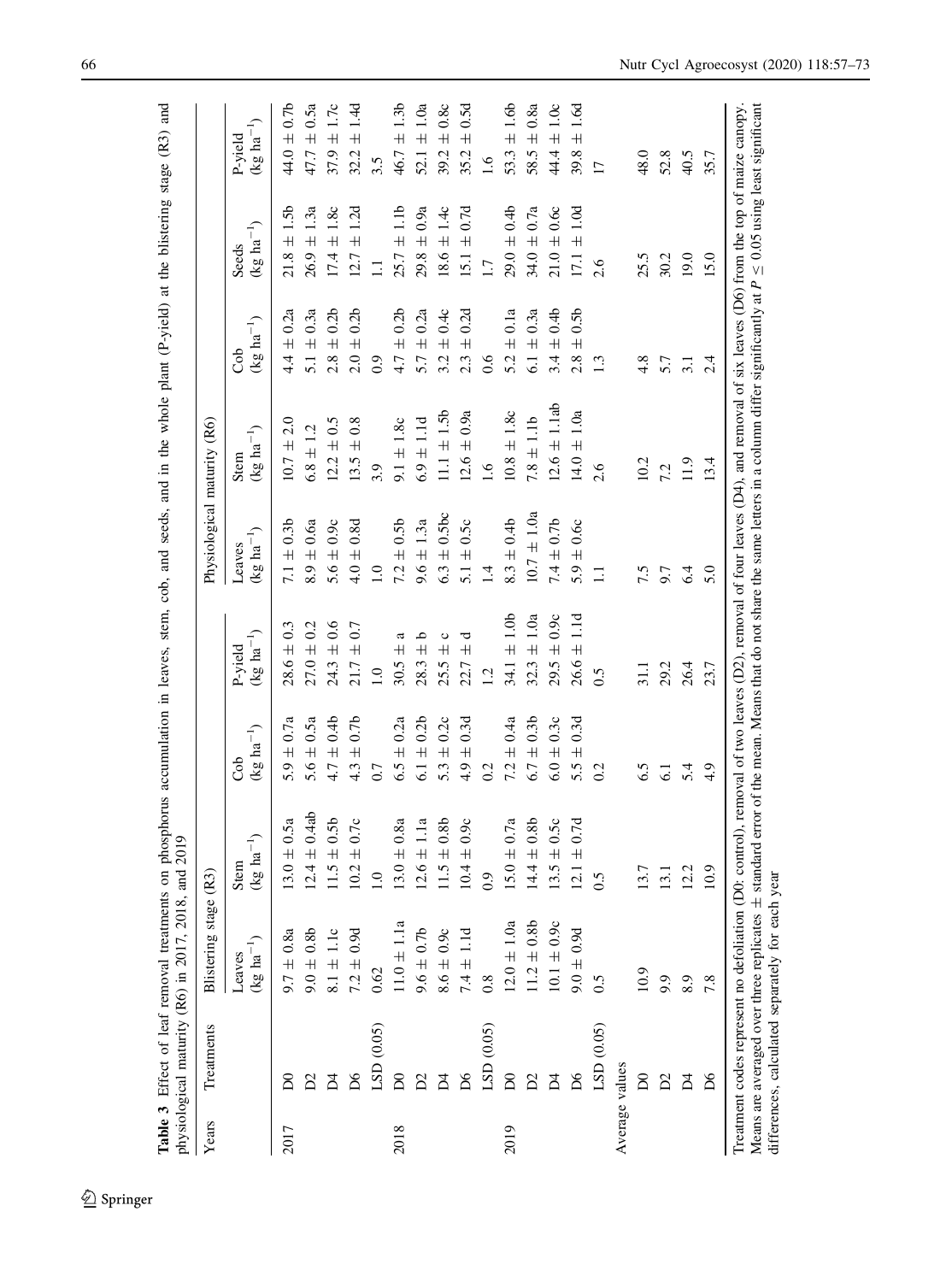|       |                | physiological maturity (R6) in 2017, 2018, and | 2019                                         |                        |                                            |                             |                               | $\sim$ $\sim$ $\sim$ $\sim$  |                                |                                  |
|-------|----------------|------------------------------------------------|----------------------------------------------|------------------------|--------------------------------------------|-----------------------------|-------------------------------|------------------------------|--------------------------------|----------------------------------|
| Years | Treatments     | Blistering stage (R3)                          |                                              |                        |                                            | Physiological maturity (R6) |                               |                              |                                |                                  |
|       |                | $(\text{kg ha}^{-1})$<br>Leaves                | $\overline{a}^{-1}$<br>Stem<br>$($ kg h      | $(kg \ ha^{-1})$<br>ර් | $\left(kg~{\rm ha}^{-1}\right)$<br>K-yield | $(kg ha^{-1})$<br>Leaves    | $(\text{kg ha}^{-1})$<br>Stem | $(\text{kg ha}^{-1})$<br>Cob | $(kg \ ha^{-1})$<br>Seeds      | $(\text{kg ha}^{-1})$<br>K-yield |
| 2017  |                | $79.8 \pm 4.6a$                                | $\pm 4.6a$<br>82.9                           | $13.6 \pm 1.9a$        | $176.3 \pm 5.3a$                           | $66.3 \pm 2.8b$             | $68.9 \pm 3.3c$               | $9.1 \pm 0.9$                | $48.4 \pm 1.6a$                | $192.8 \pm 4.8$ b                |
|       | Σ              | $76.9 \pm 4.8a$                                | 4.9a<br>$\overline{+}$<br>80.4               | $12.8 \pm 2.0$ ab      | $170.1 \pm 6.5a$                           | $76.8 \pm 2.0a$             | $61.8 \pm 3.5d$               | $11.9 \pm 1.3a$              | $55.6 \pm 1.5a$                | $206.1 \pm 3.4a$                 |
|       | Σ              | $68.0 \pm 4.3b$                                | 3.1 <sub>b</sub><br>$\overline{+}$<br>$71.4$ | $10.7 \pm 1.8$ bc      | $150.1 \pm 4.9b$                           | $52.2 \pm 1.3c$             | $75.1 \pm 2.1b$               | $6.8 \pm 1.4c$               | $27.2 \pm 3.1b$                | $161.3 \pm 0.7c$                 |
|       | δq             | $58.3 \pm 1.8c$                                | 2.0c<br>$\overline{+}$<br>62.9               | $8.7 \pm 1.5c$         | $(29.9 \pm 1.9c$                           | $39.0 \pm 3.2d$             | $79.3 \pm 1.9a$               | $5.1 \pm 1.3d$               | $16.3 \pm 1.3$ c               | $139.8 \pm 7.0d$                 |
|       | LSD(0.05)      | 4.7                                            | 5.9                                          | 2.2                    | 8.9                                        | $\overline{\phantom{0}}$    | 3.1                           | 1.0                          | 7.5                            | 12.2                             |
| 2018  | $\mathsf{D}0$  | $83.4 \pm 3.0a$                                | 4.5a<br>$\!$ $\!$ $\!$ $\!$<br>86.0          | $17.2 \pm 1.9a$        | $186.6 \pm 3.5a$                           | $70.1 \pm 3.4b$             | 73.1 $\pm$ 2.8c               | $10.0 \pm 0.9$               | $56.9 \pm 1.9b$                | $210.0 \pm 5.8a$                 |
|       | $\sum$         | $79.1 \pm 3.8b$                                | 5.6a<br>$\!$ $\!$ $\!$<br>84.4               | $16.4 \pm 2.0$ ab      | $180.0 \pm 6.5a$                           | $81.6 \pm 2.0a$             | $60.6 \pm 2.7d$               | $11.5 \pm 1.0a$              | $65.4 \pm 1.6a$                | $219.0 \pm 3.4a$                 |
|       | Ă              | $68.6 \pm 3.2c$                                | 2.6 <sub>b</sub><br>$+$<br>76.0              | $14.3 \pm 1.8$ bc      | $158.9 \pm 3.3b$                           | $55.6 \pm 2.1c$             | $79.7 \pm 2.2b$               | $7.2 \pm 1.0c$               | $35.0 \pm 4.1c$                | $177.5 \pm 1.7b$                 |
|       | $\mathsf{D6}$  | $62.0 \pm 3.1d$                                | 2.0c<br>$+$<br>67.6                          | $12.3 \pm 1.5c$        | $141.9 \pm 3.5c$                           | 2.2d<br>43.5 $\pm$          | $83.7 \pm 1.8a$               | $5.6 \pm 0.9d$               | $23.2 \pm 1.7d$                | $156.0 \pm 4.0c$                 |
|       | LSD(0.05)      | 3.6                                            | 6.7                                          | 2.2                    | 6.8                                        | 9.3                         | 2.4                           | 1.0                          | 8.2                            | 12.1                             |
| 2019  | $\mathsf{D}0$  | $82.2 \pm 4.6a$                                | 2.5a<br>$\overline{+}$<br>79.8               | $18.6 \pm 2.2a$        | $180.6 \pm 4.2a$                           | $69.5 \pm 2.1b$             | $71.3 \pm 4.8c$               | $9.6 \pm 0.9$                | 7.2a<br>$\overline{+}$<br>59.3 | $209.6 \pm 1.3a$                 |
|       | Σ              | $77.7 \pm 5.0a$                                | 3.4a<br>$+$<br>77.4                          | $17.4 \pm 2.3a$        | $172.5 \pm 5.9b$                           | $74.3 \pm 1.4a$             | $54.6 \pm 3.6d$               | $11.0 \pm 0.7a$              | $70.7 \pm 8.2a$                | $210.7 \pm 4.8a$                 |
|       | Σ              | $67.0 \pm 3.4b$                                | 3.2 <sub>b</sub><br>$+$<br>$70.9\,$          | $14.5 \pm 2.1b$        | $52.3 \pm 4.1c$                            | $51.0 \pm 0.7c$             | $79.4 \pm 3.1$ b              | $6.4 \pm 0.7c$               | ± 4.3 <sub>b</sub><br>39.5     | $176.4 \pm 1.5b$                 |
|       | δ              | $57.8 \pm 3.3c$                                | 3.4c<br>$\overline{+}$<br>$62.8$             | $12.0 \pm 1.8c$        | $132.5 \pm 4.9d$                           | $38.2 \pm 1.6d$             | 2.5a<br>$84.9 \pm 1$          | $4.8 \pm 0.7d$               | $26.2 \pm 1.8b$                | $154.2 \pm 5.4c$                 |
|       | LSD (0.05)     | 6.3                                            | 4.6                                          | 2.2                    |                                            | 2.8                         | 4.7                           | $\overline{14}$              | 15.1                           | 11.7                             |
|       | Average values |                                                |                                              |                        |                                            |                             |                               |                              |                                |                                  |
|       | $\mathsf{D}0$  | 81.8                                           | 82.9                                         | 16.5                   | 181.2                                      | 68.6                        | 71.1                          | 9.6                          | 54.9                           | 204.2                            |
|       | $\mathbb{Z}$   | 77.9                                           | 80.7                                         | 15.6                   | 174.2                                      | $77.6$                      | 59.0                          | 11.5                         | 63.9                           | 212.0                            |
|       | A<br>A         | 67.9                                           | $72.8$                                       | 13.2                   | 153.8                                      | 53.0                        | 78.0                          | 6.8                          | 33.9                           | 171.7                            |
|       | $\mathsf{D6}$  | 59.4                                           | 64.4                                         | 11.0                   | 134.8                                      | 40.3                        | 82.7                          | 5.1                          | 21.9                           | 150.0                            |

<span id="page-11-0"></span>Table 4 Effect of leaf removal treatments on potassium accumulation in leaves, stem, cob, and seeds, and in the whole plant (K-yield) at the blistering stage (R3) and Table 4 Effect of leaf removal treatments on potassium accumulation in leaves, stem, cob, and seeds, and in the whole plant (K-yield) at the blistering stage (R3) and

Treatment codes represent no defoliation (D0: control), removal of two leaves (D2), removal of four leaves (D4), and removal of six leaves (D6) from the top of maize canopy.<br>Means are averaged over three replicates  $\pm$  s Means are averaged over three replicates  $\pm$  standard error of the mean. Means that do not share the same letters in a column differ significantly at  $P \le 0.05$  using least significant Treatment codes represent no defoliation (D0: control), removal of two leaves (D2), removal of four leaves (D4), and removal of six leaves (D6) from the top of maize canopy. differences, calculated separately for each year differences, calculated separately for each year

134.8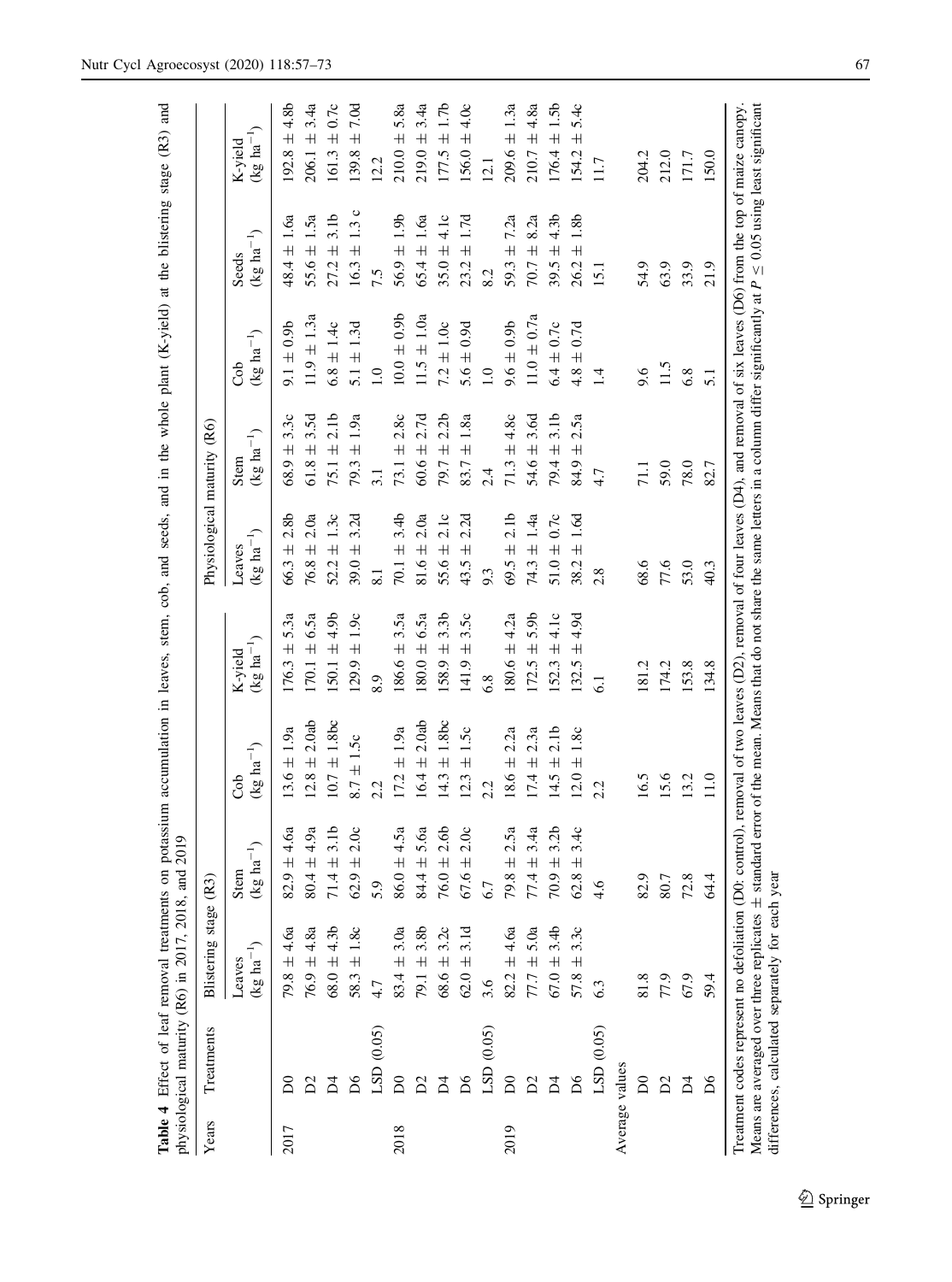

Fig. 3 Seed weight (a), seed number (b), and seed yield (c) of maize as affected by different leaf removal treatments in 2017, 2018, and 2019. Treatment codes represent no defoliation (D0: control), removal of two leaves (D2), removal of four leaves (D4), and removal of six leaves (D6) from the top of maize

canopy. Means are averaged over three replicates  $\pm$  standard error of the mean. Means that do not share the same letters in a column differ significantly at  $P \le 0.05$  using least significant differences, calculated separately for each year

#### Yield and yield parameters

Figure 3 shows the yield and yield components of maize under different leaf removal treatments. The maize yield parameters, including seed weight and seed number per plant in response to different leaf removal treatments, are given in Fig. 3a, b. In all years of the experiment, leaf removal treatments exhibited a significant effect on seed weight and seed number per plant of maize plants. The average highest seed number (476.6 per plant) and seed weight (297.7 mg) were noted in D2, while the average lowest seed number (400.4 per plant) and seed weight (258.3 mg) were obtained under D6. Meanwhile, seed number per plant was significantly reduced by excessive leaf removal (D4 and D6) treatments. In contrast, the removal of two leaves (D2) significantly increased the seed number of maize plants as compared to control. For instance, averaged over the years, relative to D0, treatment D2 enhanced the seed number per plant by 6%, while it reduced seed number by 7% in D4 and  $11\%$  in D6. The seed yield of maize was significantly affected by different leaf removal treatments (Fig. 3c). The highest seed yield  $(8.6 \text{ t} \text{ ha}^{-1} \text{ in}$ 2017, 8.2 t ha<sup>-1</sup> in 2018 and 8.7 t ha<sup>-1</sup> in 2019) was obtained in D2, and the lowest seed yield  $(6.6 \text{ t} \text{ ha}^{-1}$  in 2017, 5.9 t ha<sup>-1</sup> in 2018 and 6.2 t ha<sup>-1</sup> in 2019) was measured under treatment D6. Overall, averaged over the years, relative to D0, removal of two leaves (D2) enhanced the maize seed yield by 12%; however, excessive leaf removal treatments D4 and D6 reduced the maize seed yield by 11% and 18%, respectively. The changes in yield and yield parameters in 2019

under different leaf removal treatments were consistent with those of the previous years (2017 and 2018).

#### Economic analysis

Economic analysis for maize production under different leaf removal treatments is shown in Table [5](#page-13-0). In this experiment, the highest total income from maize was obtained in treatment D2 (removal of two leaves), while the lowest total income of maize was noted under treatment D6 (removal of six leaves). Overall, averaged over the years, the total income was enhanced by 29% under treatment D2, while it was reduced by 46% under D4 and 74% under D6 compared to no leaf removal treatment D0.

#### **Discussion**

The improvement of resource use efficiency in crops requires a multi-faceted approach to enhance nutrient utilization, dry matter accumulation, and translocation to the economic parts (Raza et al. [2018a,](#page-17-0) [b](#page-17-0)). This study shows that improved light transmittance during the seed filling phase (from the blistering stage to the physiological stage), influenced by the different leaf removal treatments, has significant effects on dry matter accumulation, nutrient uptake, and seed yield of maize plants. Higher light transmittance at middle strata leaves of maize in D2, as compared to D0, resulted in increased total dry matter  $(+9\%)$  and grain yield  $(+ 12\%)$ , and it also increased the N  $(+ 5\%)$ , P  $(+10\%)$ , and K  $(+4\%)$  uptake in maize. Overall, during the seed filling phase, the total N, P, and K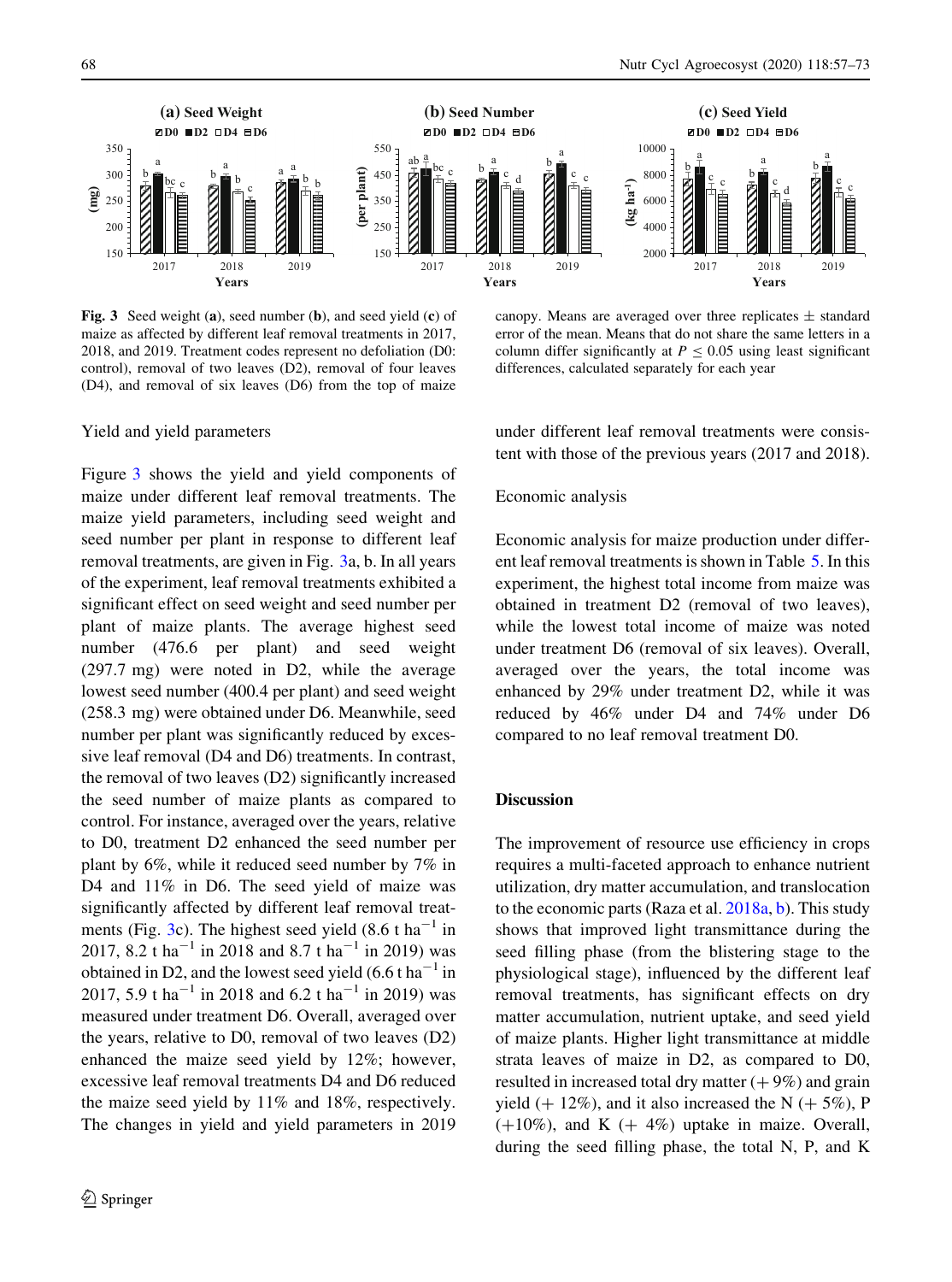<span id="page-13-0"></span>

| reatments |      | Total expenditure (US \$ ha <sup>-1</sup> ) |      |      | Gross income $(US $ ha^{-1})$ |      |                    | Net income $(US $ ha-1)$ |      | Average       |
|-----------|------|---------------------------------------------|------|------|-------------------------------|------|--------------------|--------------------------|------|---------------|
|           | 2017 | 2018                                        | 2019 | 2017 | 2018                          | 2019 | 2017               | 2018                     | 2019 | $(US $ ha-1)$ |
|           | 1590 | 1621                                        | 1533 | 2396 | 2293                          | 2334 | 807                | 672                      | 50   | 760           |
|           | 1661 | 1693                                        | 602  | 2679 | 2613                          | 2598 | $\hat{\mathbb{E}}$ | 919                      | 996  |               |
|           | 1684 | 117                                         | 1624 | 2161 | 2096                          | 1998 | 477                | 378                      | 373  |               |
|           | 732  | 1766                                        | 1670 | 2039 | 1869                          | 1851 | 307                | $\frac{10}{3}$           | 81   | <b>L6</b>     |

Dry matter accumulation with leaf removal Dry matter accumulation and its apportioning into various plant organs were different in leaf removal and control treatments. Total dry matter accumulation (TDM) was enhanced from R3 to R6 in all treatments (D0, D2, D4, and D6), consistent with the past reported trend of TDM during the grain filling stage in other crops such as wheat, safflower, soybean, and maize (Dordas and Sioulas [2008;](#page-16-0) Papakosta and Gagianas [1991;](#page-16-0) Raza et al. [2019a](#page-17-0), [b](#page-17-0)). Previously, it was confirmed that low light transmittance at the middle strata leaves of maize plants abated the TDM (Liu et al. [2015](#page-16-0)). However, our 3 years of the experiment showed that the removal of two leaves from the maize plant enhanced the TDM and translocation to remaining leaves and seeds from R3 to R6 as compared to no leaf removal treatment. This increase might be due to the optimum light transmittance within maize (Jun et al. [2017\)](#page-16-0), which enhances the current photosynthesis of remaining leaves in maize due to the increase in leaf N content (Li et al. [2014;](#page-16-0) Liu et al. [2017](#page-16-0)), and increases the water flow from the soil along with the uptake of major nutrients, especially during the grain filling phase (Dordas and Sioulas [2008;](#page-16-0) Elliott et al. [1997](#page-16-0); Muchow and Davis [1988](#page-16-0)). Another possible mechanism of this improvement in TDM under D2 is directly associated with the removal of the tassel along with optimum leaf removal (D2) because the tassel reduces light transmittance within maize plants up to 19% (Karam et al. [2010](#page-16-0)). The apical dominance in maize during seed filling is expressed through the tassel, which mediates the carbohydrate partitioning in favor of vegetative parts (stem and apex) at the expense of economic parts (ears and seeds) (Damptey [1982;](#page-16-0) Medford and Klee [1989](#page-16-0)). On

the other hand, excessive removal of leaves from the canopy (D4 and D6) led to huge reductions in TDM and its translocation to remaining leaves and seeds. The reduction in TDM in D4 and D6 could be due to

the lower leaf area index that could partially account

uptake under D2 were increased by 76%, 40%, and 65%, respectively, compared to D0. This experiment demonstrates that an optimum leaf removal treatment that allows better light transmittance within the maize canopy can improve dry matter and nutrient accumulation, which ultimately increases the seed yield of maize.

<sup>2</sup> Springer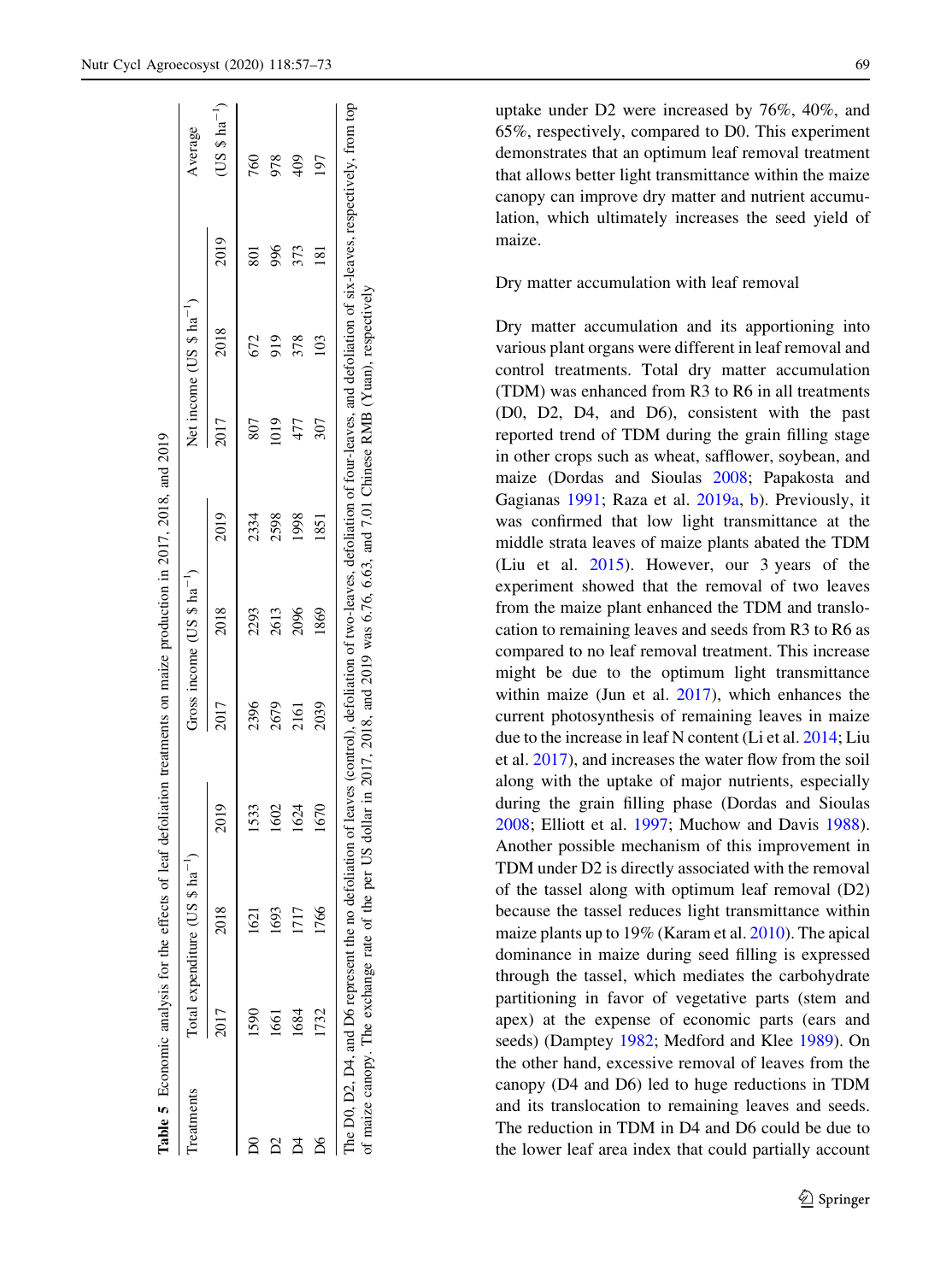for the decreased photosynthesis of maize plants (Raza et al. [2019a](#page-17-0)), and declined translocation of dry matter to seeds suggesting that excessive leaf removal favored the retention of carbohydrates in the stem (Khanna-Chopra and Maheswari [1998](#page-16-0)), which impedes the seed filling from R3 to R6 in maize (Liu et al. [2015\)](#page-16-0). Thus, it appears that during the seed filling phase (from R3 to R6), maize plants having the opportunity to increase their TDM and translocation to remaining leaves and seeds if the growing conditions become favorable such as improved light transmittance within the canopy, which can be maintained by optimum removal of leaves from maize plants, as observed in this study for 3 years.

#### Nutrient accumulation and partitioning with leaf removal

Environmental factors and microclimate, e.g., the light environment of crop plants, can influence the uptake of N, P, and K (Papakosta and Gagianas [1991](#page-16-0); Raza et al. [2019c,](#page-17-0) [d\)](#page-17-0). We found that N, P, and K uptake and partitioning among various plant organs of maize at R3 (leaves, stem, and cob) and R6 (leaves, stem, cob, and seed) were altered significantly in all treatments, due to the high and low requirements of these nutrients in different plant organs. Previously, researchers have reported that seeds are the most vital and active sink for nutrients and photoassimilates in cereals after the vegetative phase (Kitonyo et al. [2018](#page-16-0)). Similarly, N, P, and K accumulation in stem and cob diminished from R3 to R6, suggesting the accumulation and remobilization of N, P, and K to other plant organs of maize, possibly to leaves and seeds as the N, P, and K accumulation in leaves and seeds were increased. Additional partitioning of nutrients to leaves is crucial to maintain the higher rate of photosynthesis, and the N, P, and K accumulation in maize after the vegetative stage depends on the concurrent photoassimilate production of maize, which governs the allocation pattern of nutrients in different plant organs. Increases in nutrient uptake due to optimum leaf removal (D2) have been attributed to improved light transmittance within maize, which increased the photosynthetic- and transpiration-rate of the most competent leaves of maize at middle strata (Liu et al. [2015](#page-16-0)). Another benefit of having a better light transmittance within maize is its associated higher root development and proliferation biomass because an improvement in light intensity significantly increased the root biomass of maize under closed planting systems (Raza et al. [2019c](#page-17-0), [d\)](#page-17-0). This indicates the potential to increase nutrient uptake because, with greater root biomass, nutrients can be taken up from deeper depths and that the roots can explore a greater soil volume. Therefore, managing crop canopies by partly removing leaves from the top of the maize canopy can improve the light transmittance within maize, which ultimately enhanced the accumulation of nutrients (Raza et al. [2019c](#page-17-0)). Thus, tailoring of maize canopies, especially during the seed filling phase, could improve nutrient accumulation by optimizing light transmittance within maize and improving the microenvironment of the remaining leaves.

#### Nutrient uptake with leaf removal

In previous studies, scientists have inferred that shading environments reduced the uptake of N, P, and K in crops (Chen et al. [2017](#page-16-0); Liu et al. [2017](#page-16-0); Zhou et al. [2019](#page-17-0)). However, treatment D2 improved the light transmittance within maize, which favored the partitioning of dry matter and carbohydrates towards roots, and ultimately increased the nutrient uptake (Henry and Raper Jr [1991](#page-16-0); Palmer et al. [1996](#page-16-0); Raza et al. [2019c\)](#page-17-0). In line with this, researchers have confirmed that adequate availability of light within maize canopy delayed the process of leaf senescence (Liu et al. [2015](#page-16-0)) and enhanced the net photosynthesis of remaining leaves, which increased N, P, and K uptake in maize (Raza et al. [2019d](#page-17-0); Spiertz and Ellen [1978\)](#page-17-0). In contrast, compared with D0, the absorption of N, P, and K were decreased in D4 and D6 treatments. Because the excessive N, P, and K remobilization from leaves to seeds accelerated the leaf senescence and reduced the photosynthetic activity of remaining leaves, which was not favorable for the uptake of N, P, and K in maize during seed filling phase. Previously, some scientists assumed that the N absorbed before the seed filling phase in cereal crops could account for 70–90% of the total N in seeds (Cox et al. [1985;](#page-16-0) Heitholt et al. [1990\)](#page-16-0), and post-vegetative N uptake in maize seeds was reduced by the decreased net photosynthesis from silking to physiological maturity (Liu et al. [2017](#page-16-0)), caused by the mutual shading which reduces the light transmittance within maize (Jun et al. [2017\)](#page-16-0). However, our results corroborated that increasing light transmittance within maize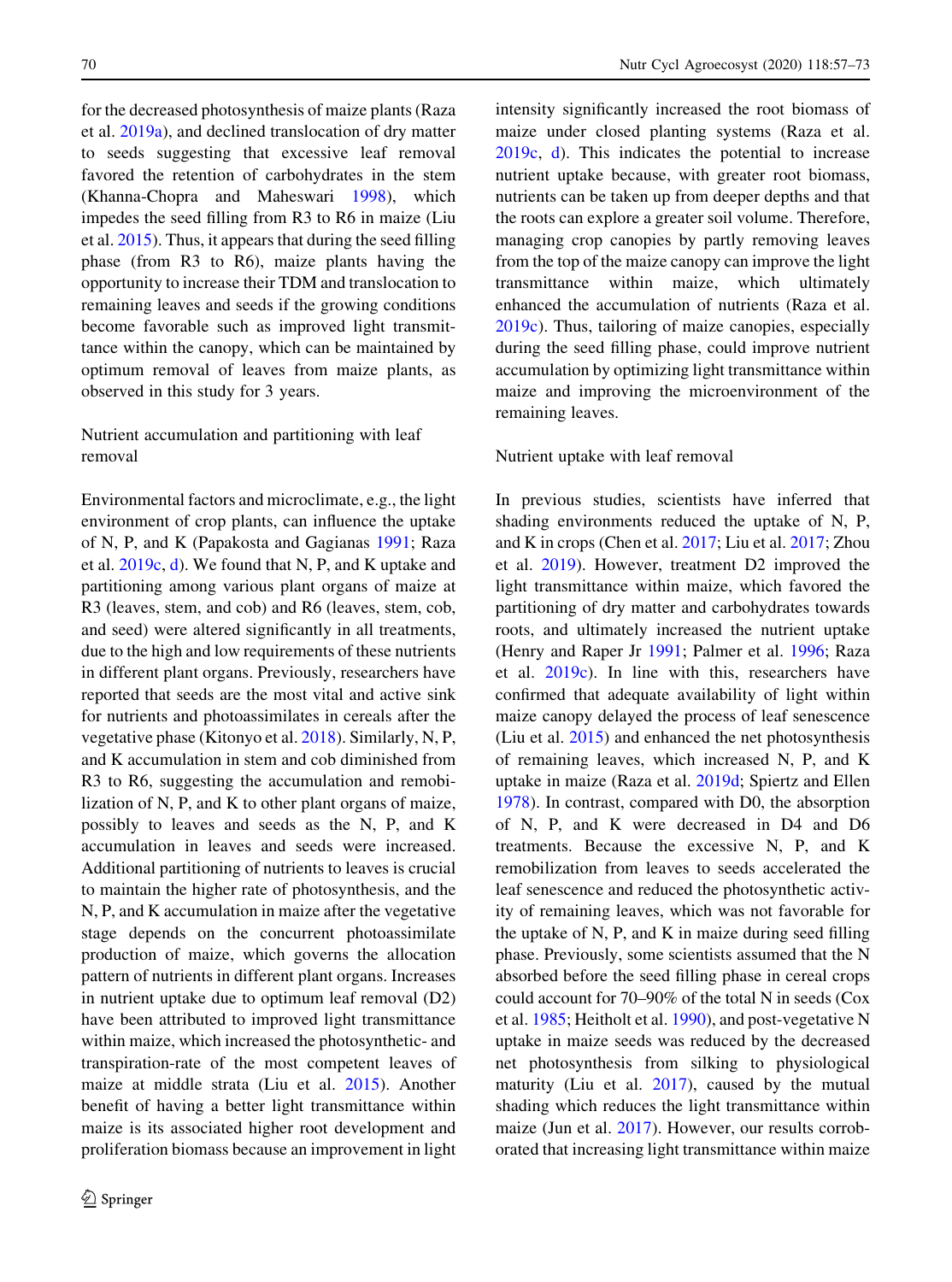could enhance the uptake of N during the seed filling phase, which would increase the maize seed yield, as observed in this study. In contrast to N uptake, the uptake of P takes place throughout the growth of crop plants (Batten [1992](#page-16-0)), and a significant amount of P uptake was reported during the seed filling stage (Papakosta [1994\)](#page-16-0), as noted in this experiment. In addition, the impact of leaf removal treatments on the uptake of K during the seed filling was not fully explained previously; however, in this experiment, we observed that optimum leaf removal (D2) increased the uptake of K as it did for N and P, but excessive leaf removal treatments (D4 and D6) causes a reduction in the uptake of K during the seed filling phase. Taken together, the results of this study reinforce the effect of greater N, P, and K uptake during the seed filling phase (from R3 to R6) of maize. The higher uptake of N, P, and K in D2 increased the length of the seed filling phase by delaying leaf senescence and maintaining a high supply of photoassimilates to developing seeds in maize.

#### Maize yield with leaf removal

Removal of two leaves from maize plants (D2) produced the highest seed yield, with an improvement of 12% in 2017, 14% in 2018, and 11% in 2019 compared to no leaf removal treatment (D0). Further, we noted that different leaf removal treatments significantly improved seed weight (mg) and seed number per plant, and the maximum seed weight and seed number per plant were found under D2 treatment in all 3 years of the experiment. Hence, the highest seed yield in D2 was attributed to heavier maize seeds and higher seed number per plant. Another possible reason for these results was the availability of extra carbohydrates for maize ears because the photoassimilates and nutrients required for the development of top leaves were channeled to the developing ears, the result reflected in fewer barren stalks and heavier seeds (Grogan [1956\)](#page-16-0). Therefore, we conclude that the higher seed yield of maize in D2 is associated with the improved light transmittance within the canopy during the seed filling phase, leading to fewer barren ears than in D0. Additionally, the higher seed weight and seed number per plant under D2 were related to higher carbohydrate production and nutrient uptake which were the result of higher current photosynthesis of maize plants (Liu et al.  $2017$ ), leading to a greater

distribution of dry matter and N, P, and K to developing seeds during the seed filling phase. However, excessive leaf removal treatments significantly reduced (11% in D4 and 18% in D6) the maize seed yield, which might be due to the lower leaf area of maize plants in D4 and D6 which reduced the final seed weight and seed number per plant, as reported in previous studies (Khanna-Chopra and Maheswari [1998;](#page-16-0) Liu et al. [2017;](#page-16-0) Tollenaar and Daynard [1978](#page-17-0)).

The economic viability of leaf removal treatments

The economic analysis of this experiment concluded that higher net income (26%, 37%, and 24%, in 2017, 2018, and 2019, respectively) was achieved in D2 than in other treatments. Removal of two leaves from maize plants increased the light transmittance within the canopy and dry matter accumulation, and the uptake of N, P, and K, especially during the seed filling phase, which ultimately enhanced maize production and provided higher income for farmers in low sunlight conditions.

#### Conclusion

Based on our experiment, our results showed that higher nutrient uptake from the soil is possible during the seed filling phase of maize by increasing the light transmittance within the canopy, and farmers can obtain higher net income by manipulating the maize canopies, especially under low sunlight conditions. Furthermore, our results provide a new agronomic approach to farmers, especially of low light regions, such as the high mountainous areas of the world. They can adopt this new agronomic practice to increase their maize yield and income by manipulating crop canopies. However, further experiments are required to fully understand the nature of the internal signals and mechanism controlling and regulating the nutrient uptake in maize, especially during the seed filling phase.

Acknowledgements The research was supported by the National Key Research and Development Program of China (2016YFD0300209), the National Nature Science Foundation (31571615), and Program on Industrial Technology System of National Soybean (CARS-04-PS19). Authors thanks to Stewart Smock Higgins, Department of Biological Systems Engineering, Washington State University Pullman USA, for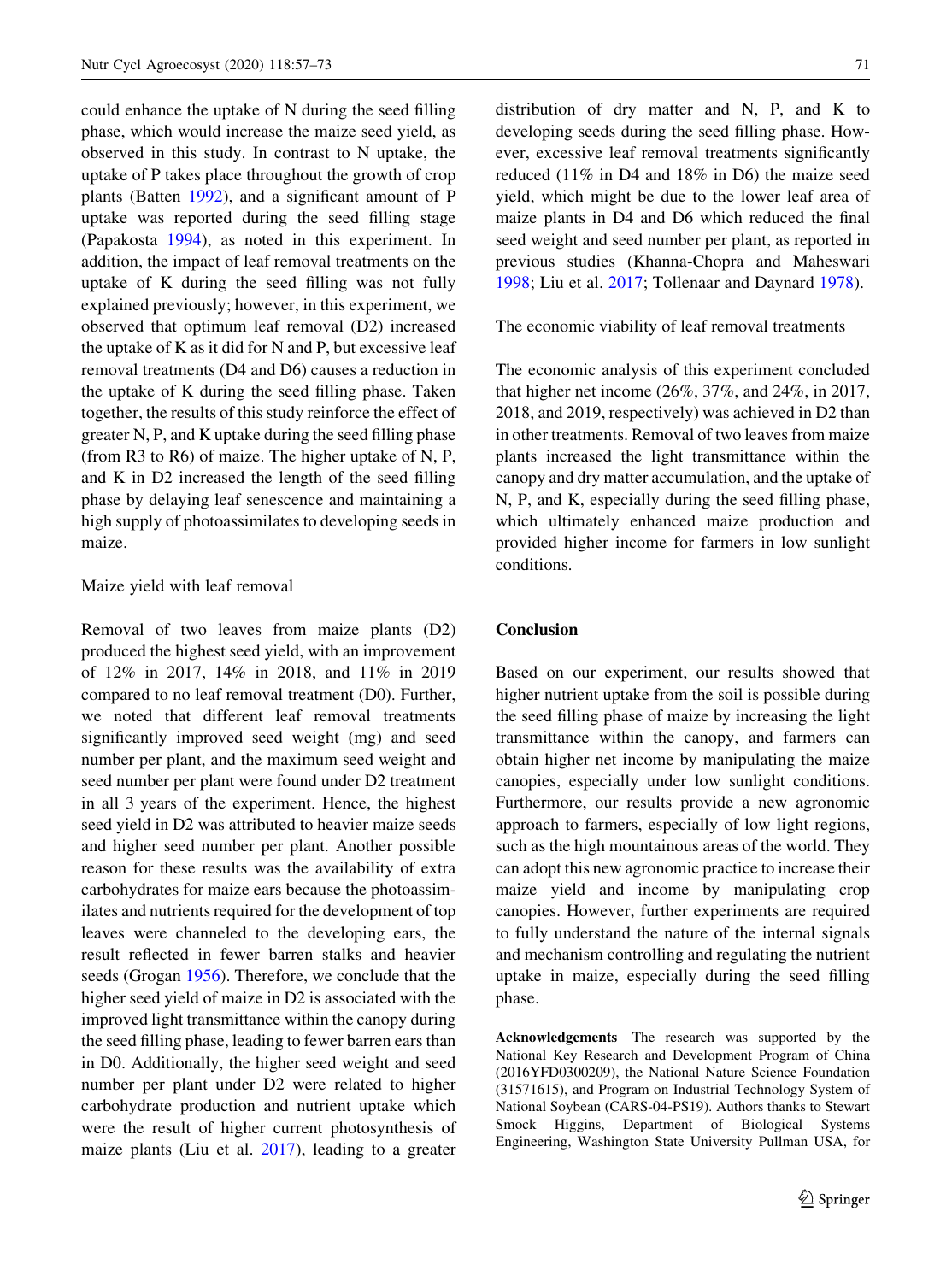<span id="page-16-0"></span>helping in the English editing and improvement of the article. Muhammad Ali Raza's thanks to MUHAMMAD (Salallahu Alayhi Wasalam) for enlightening his life.

#### Compliance with ethical standards

Conflict of interest The authors declare that they have no conflict of interest.

#### References

- Arduini I, Masoni A, Ercoli L, Mariotti M (2006) Grain yield, and dry matter and nitrogen accumulation and remobilization in durum wheat as affected by variety and seeding rate. Eur J Agron 25:309–318
- Batten GD (1992) A review of phosphorus efficiency in wheat. Plant Soil 146:163–168
- Borrás L, Slafer GA, Otegui ME (2004) Seed dry weight response to source–sink manipulations in wheat, maize and soybean: a quantitative reappraisal. Field Crops Res 86:131–146
- Chen P et al (2017) Effects of reduced nitrogen inputs on crop yield and nitrogen use efficiency in a long-term maizesoybean relay strip intercropping system. PLoS ONE 12:e0184503
- Connor DJ, Loomis RS, Cassman KG (2011) Crop ecology: productivity and management in agricultural systems. Cambridge University Press, Cambridge
- Cox MC, Qualset CO, Rains DW (1985) Genetic variation for nitrogen assimilation and translocation in wheat. I. Dry matter and nitrogen accumulation. Crop Sci 25:430–435
- Damptey H (1982) The effect of water deficit, hormones and mineral nutrition on the growth of axillary inflorescence in Zea Mays L. Ghana J Sci
- Dordas CA, Sioulas C (2008) Safflower yield, chlorophyll content, photosynthesis, and water use efficiency response to nitrogen fertilization under rainfed conditions. Ind Crops Prod 27:75–85
- Elliott D, Reuter D, Reddy G, Abbott R (1997) Phosphorus nutrition of spring wheat (Triticum aestivum L.). 1. Effects of phosphorus supply on plant symptoms, yield, components of yield, and plant phosphorus uptake. Aust J Agric Res 48:855–868
- Feng LY et al (2019) Narrow-wide row planting pattern improves the light environment and seed yields of intercrop species in relay intercropping system. PLoS ONE 14:e0212885
- Grogan CO (1956) Detasseling responses in corn 1. Agronomy J 48:247–249
- Guitman MR, Arnozis PA, Barneix AJ (1991) Effect of sourcesink relations and nitrogen nutrition on senescence and N remobilization in the flag leaf of wheat. Physiol Plant 82:278–284
- Heitholt JJ, Croy L, Maness N, Nguyen H (1990) Nitrogen partitioning in genotypes of winter wheat differing in grain N concentration. Field crops Res 23:133–144
- Henry LT, Raper CD Jr (1991) Soluble carbohydrate allocation to roots, photosynthetic rate of leaves, and nitrate assimilation as affected by nitrogen stress and irradiance. Bot Gaz 152:23–33
- Iqbal A, Hidayat Z (2016) Potassium management for improving growth and grain yield of maize (Zea mays L.) under moisture stress condition. Sci Rep 6:34627
- Jun X, Ling G, Shi Z-G, Zhao Y-S, Zhang W-F (2017) Effect of leaf removal on photosynthetically active radiation distribution in maize canopy and stalk strength. J Integr Agric 16:85–96
- Karam D, PereiraFilho IA, Magalhães PC, Paes MCD, Silva JAA, Gama JDCM (2010) Resposta de plantas de milho a` simulação de danos mecânicos. Revista Brasileira de Milho e Sorgo 9:201–211
- Kefu Z (1981) Effect of the leaves of different positions in maize on the corn yield and the photosynthetic properties of those leaves after the growing out of the female flowers. Acta Agrono Sin 4:005
- Khanna-Chopra R, Maheswari M (1998) Effect of altering source availability on expression of sink capacity in a maize hybrid and its parents. Eur J Agron 9:101–107
- Kitonyo OM, Sadras VO, Zhou Y, Denton MD (2018) Nitrogen supply and sink demand modulate the patterns of leaf senescence in maize. Field crops Res 225:92–103
- Li T, Liu L-N, Jiang C-D, Liu Y-J, Shi L (2014) Effects of mutual shading on the regulation of photosynthesis in fieldgrown sorghum. J Photochem Photobiol B 137:31–38
- Liu T, Gu L, Dong S, Zhang J, Liu P, Zhao B (2015) Optimum leaf removal increases canopy apparent photosynthesis, 13 C-photosynthate distribution and grain yield of maize crops grown at high density. Field Crops Res 170:32–39
- Liu T, Huang R, Cai T, Han Q, Dong S (2017) Optimum leaf removal increases nitrogen accumulation in kernels of maize grown at high density. Sci Rep 7:39601
- Medford J, Klee H (1989) Manipulation of endogenous auxin and cytokinin levels in transgenic plants. In: UCLA symposia on molecular and cellular biology (USA)
- Miralles DJ, Slafer GA (2007) Sink limitations to yield in wheat: How could it be reduced? J Agric Sci 145(2):139–149
- Muchow R, Davis R (1988) Effect of nitrogen supply on the comparative productivity of maize and sorghum in a semiarid tropical environment II. Radiation interception and biomass accumulation. Field Crops Res 18:17–30
- Palmer S, Berridge DM, McDonald A, Davies W (1996) Control of leaf expansion in sunflower (Helianthus annuus L.) by nitrogen nutrition. J Exp Bot 47:359–368
- Papakosta DK (1994) Phosphorus accumulation and translocation in wheat as affected by cultivar and nitrogen fertilization. J Agron Crop Sci 173:260–270
- Papakosta DK, Gagianas A (1991) Nitrogen and dry matter accumulation, remobilization, and losses for Mediterranean wheat during grain filling. Agron J 83:864–870
- Peel MC, Finlayson BL, McMahon TA (2007) Updated world map of the Köppen–Geiger climate classification. Hydrol Earth Syst Sci 11:1633–1644
- Prystupa P, Savin R, Slafer GA (2004) Grain number and its relationship with dry matter, N and P in the spikes at heading in response to  $N \times P$  fertilization in barley. Field Crops Res 90:245–254